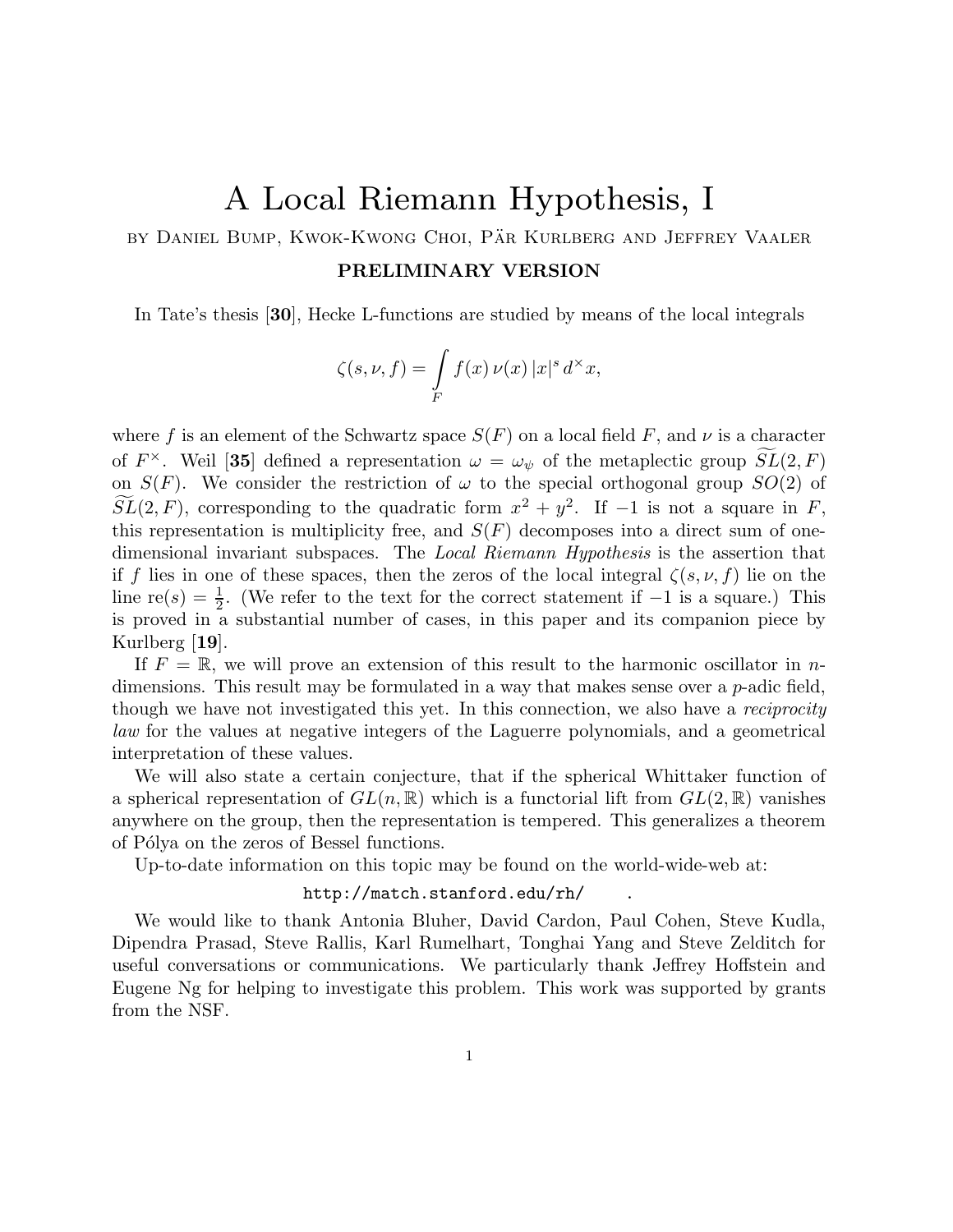1. The zeros of the Mellin transforms of Hermite polynomials. For the quantum mechanical harmonic oscillator see Weyl [36], and Cartier [7].

We recall the result of Bump and Ng [5], showing that the Mellin transforms of the Hermite functions have their zeros on the line re(s) =  $\frac{1}{2}$  $\frac{1}{2}$ . (At first Bump and Ng considered the case of  $H_n$  with n even, and Vaaler pointed out that the case n odd could be added.)

Our normalizations will be different than in [5]. Let

$$
f_n(x) = 2^{-n/2} H_n(\sqrt{2\pi} x) e^{-\pi x^2},
$$

where the Hermite polynomials are defined by

$$
H_n(x) = (-1)^n e^{x^2} \frac{d^n}{dx^n} e^{-x^2}.
$$

The  $f_n$  are the eigenfunctions of the Hamiltonian  $x^2 - \frac{1}{4\pi^2} \frac{d^2}{dx^2}$  of the quantum mechanical harmonic oscillator. That is, they satisfy the Schrödinger equation

$$
\left(x^2 - \frac{1}{4\pi^2} \frac{d^2}{dx^2}\right) f_n = \frac{2n+1}{2\pi} f_n.
$$

Define polynomials  $p_n$  by

$$
M_n(s) = \begin{cases} \pi^{-s/2} \Gamma\left(\frac{s}{2}\right) p_n(s) & \text{if } n \text{ is even;}\\ \pi^{-(s+1)/2} \Gamma\left(\frac{s+1}{2}\right) \sqrt{2\pi} p_n(s) & \text{if } n \text{ is odd.} \end{cases}
$$

where the Mellin transform

$$
M_n(s) = \int\limits_0^\infty f_n(x) x^s \, \frac{dx}{x}.
$$

We have

$$
f_{n+1}(x) = \left(\sqrt{2\pi} x - \frac{1}{\sqrt{2\pi}} \frac{d}{dx}\right) f_n(x),
$$

and consequently, integrating by parts, we have

$$
M_{n+1}(s) = \sqrt{2\pi} M_n(s+1) + \frac{s-1}{\sqrt{2\pi}} M_n(s-1).
$$

This implies that

$$
p_{n+1}(s) = \begin{cases} p_n(s+1) + p_n(s-1) & \text{if } n \text{ is even;}\\ s p_n(s+1) + (s-1) p_n(s-1) & \text{if } n \text{ is odd.} \end{cases}
$$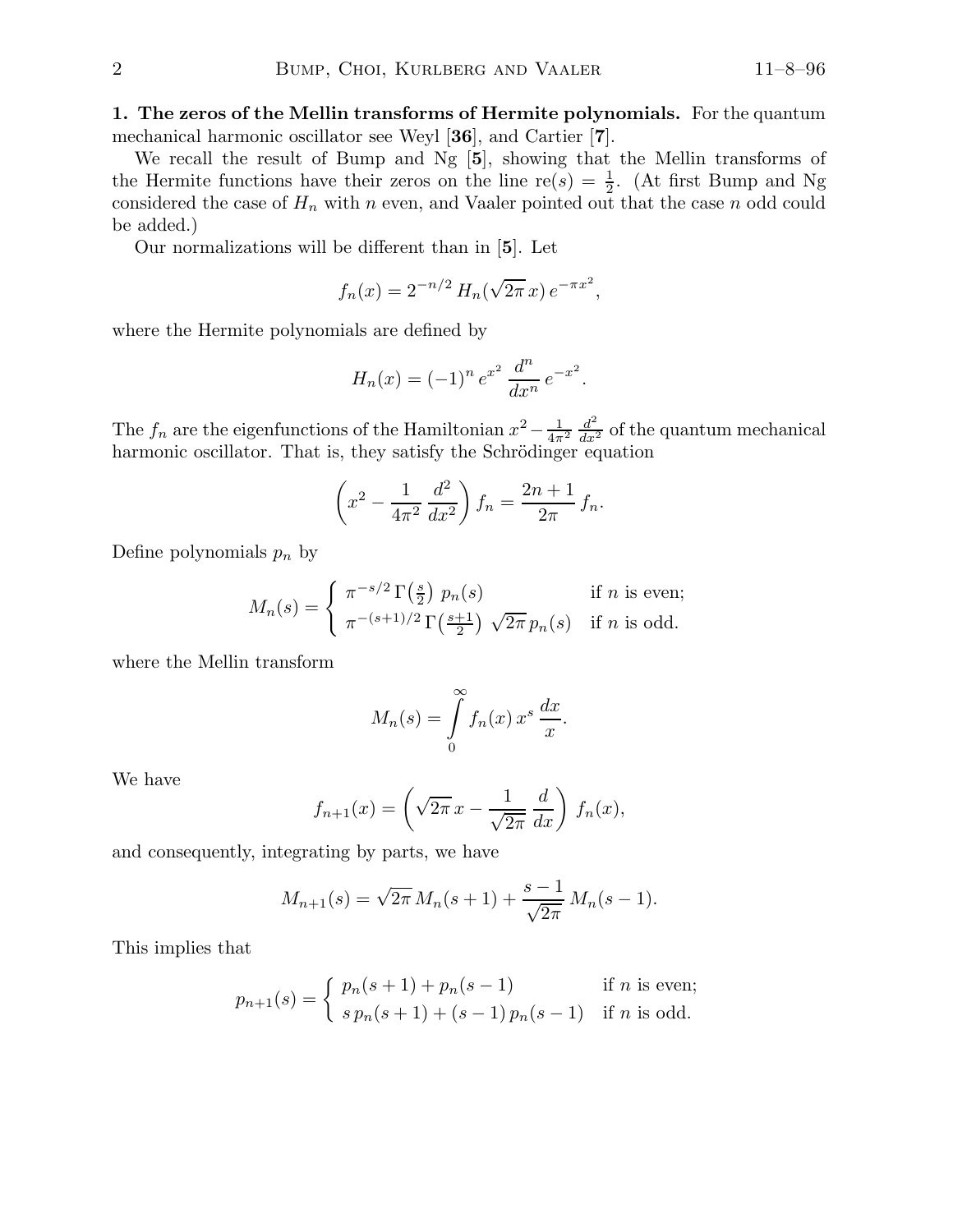The polynomials  $p_n$  have certain properties in common with the Riemann zeta function. We have the functional equation

$$
p_n(1-s) = \begin{cases} p_n(s) & \text{if } n \equiv 0, 1 \text{ mod } 4; \\ -p_n(s) & \text{if } n \equiv 2, 3 \text{ mod } 4. \end{cases}
$$

Moreover

**Theorem 1.** The zeros of  $p_n$  lie on the line  $\text{re}(s) = \frac{1}{2}$  $\frac{1}{2}$ .

We give two proofs of this. Another proof may be found in Bump and  $Ng$  [5].

FIRST PROOF. We recall a familiar classical fact, that *orthogonal polymomials have real* zeros. More precisely, let  $\mu$  be a positive Borel measure on R, and assume that  $\mu$  is not supported on any finite set. We may apply Gram-Schmidt process to the sequence  $\{1, x, x^2, \dots\}$  and obtain a sequence of polynomials  $P_0, P_1, P_2, \dots$  such that the degree of  $P_n$  is n, which are orthogonal with respect to  $\mu$ . The zeros of these are real and simple. Indeed, after multiplying the polynomials  $P_n$  by suitable constants, they'll have real coefficients. If  $r_1, \dots, r_k$  are the zeros of  $P_n$  which have odd multiplicity, if  $k < n$ we could expand  $Q(x) = \prod_i (x - r_i)$  in terms of  $P_i$  with  $i < n$ , so Q would be orthogonal to  $P_n$ ; but patently  $QP_n \geq 0$ , so this is a contradiction.

Let us show that the polynomials  $p_{2n}(\frac{1}{2}+it)$  form an orthogonal family with respect to a suitable measure. Indeed, the even Hermite functions  $f_{2n}$  are eigenfunctions of a self-adjoint differential operator (the oscillator Hamiltonian), so they form an orthogonal family on the half-line  $\mathbb{R}^+$ , which we parametrize exponentially. Thus, consider the functions  $\phi_n(x) = f_{2n}(e^{2\pi x}) e^{\pi x}$ . These are orthogonal with respect to Lebesgue measure on R. The Fourier transform of  $\phi_n$  is  $2\pi M_{2n}(\frac{1}{2}+it)$ , so by the Plancherel theorem these are orthogonal:

$$
\int_{-\infty}^{\infty} M_{2n}\left(\frac{1}{2} + it\right) M_{2m}\left(\frac{1}{2} + it\right) dt = 0
$$

if  $m \neq n$ . Thus the polynomials  $p_{2n}(\frac{1}{2} + it)$  form an orthonomral family, with respect to the measure  $\left| \Gamma \right( \frac{1}{4} + \frac{it}{2} \right|$  $\frac{it}{2})|^2 dt.$ 

Similarly, the polynomials  $p_{2n+1}$  are orthogonal with respect to  $|\Gamma(\frac{3}{4} + \frac{it}{2})|$  $\frac{it}{2})|^2 dt$ . They must therefore all have real zeros.

SECOND PROOF. Let f be an eigenfunction of the oscillator Hamiltonian. Thus, f satisfies the Schrödinger equation

$$
\left(x^2 - \frac{1}{4\pi^2} \frac{d^2}{dx^2}\right) f = \frac{\lambda}{2\pi} f
$$

for some value of λ. Define the Mellin transform

$$
M(s) = \int\limits_0^\cdot f(x) x^s \, \frac{dx}{x}.
$$

 $\infty$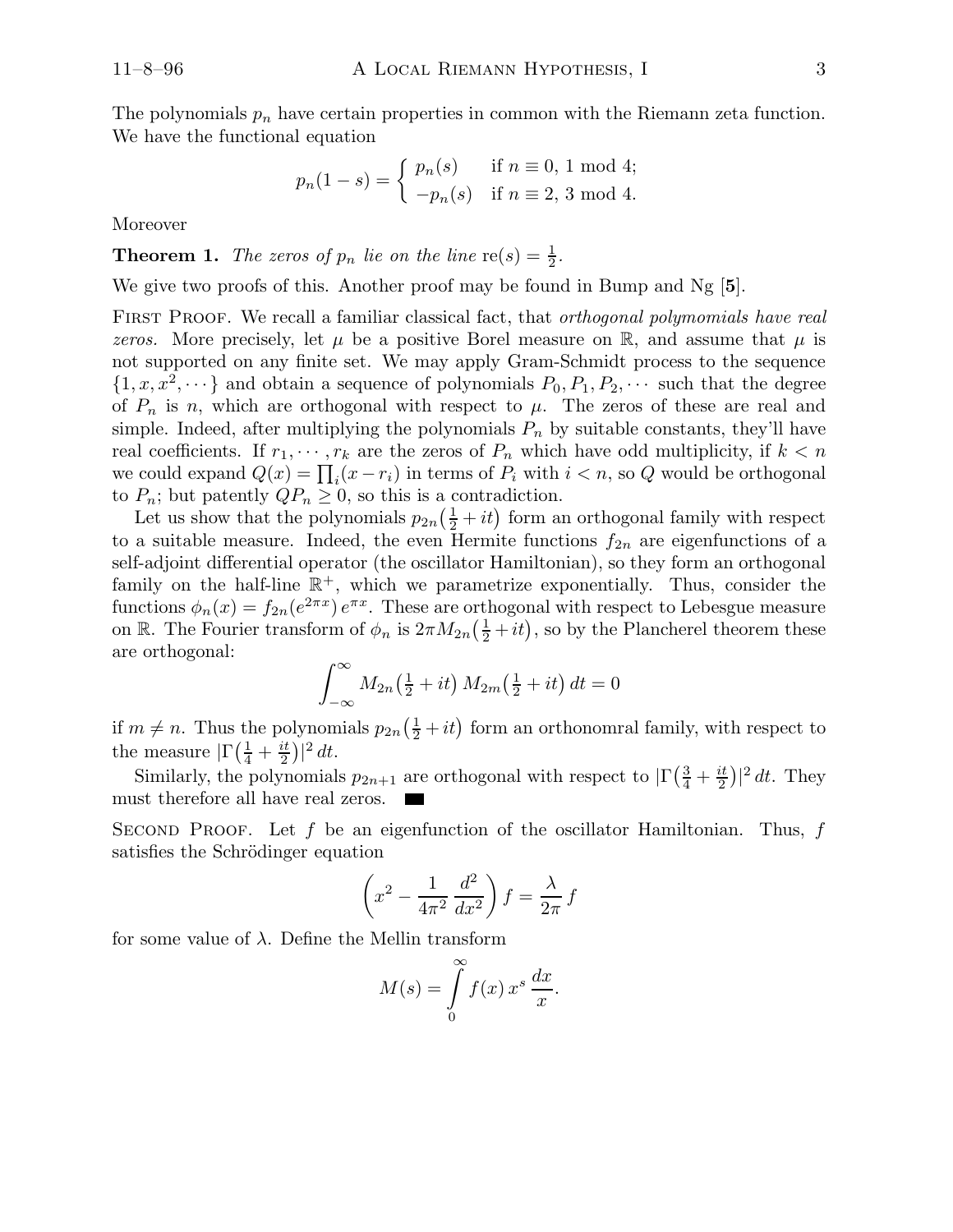Integrating the above Schrödinger equation by parts gives

$$
M(s+2) - \frac{1}{4\pi^2} (s-1) (s-2) M(s-2) = \frac{\lambda}{2\pi} M(s).
$$

We have either

$$
M(s) = \begin{cases} \pi^{-s/2} \Gamma\left(\frac{s}{2}\right) p(s) & \text{or} \\ \pi^{-(s+1)/2} \Gamma\left(\frac{s+1}{2}\right) \sqrt{2\pi} p(s), \end{cases}
$$

with  $p(s)$  a polynomial, according as  $\hat{f} = \pm f$  or  $\hat{f} = \pm if$  (i.e., according as  $f = f_n$  with  $n$  even or  $n$  odd.) We have therefore either

$$
\lambda p(s) = s p(s + 2) - (s - 1) p(s - 2),
$$

or

$$
\lambda p(s) = (s+1) p(s+2) - (s-2) p(s-2).
$$

The situation will be more symmetrical if we make the substitution  $q(s) = p(s + \frac{1}{2})$  $\frac{1}{2}$ . Thus, we wish to show the zeros of  $q$  are purely imaginary, and we have

$$
\lambda q(s) = (s+a) q(s+2) - (s-a) q(s-2),
$$

with  $a=\frac{1}{2}$  $\frac{1}{2}$  or  $a = \frac{3}{2}$  $\frac{3}{2}$ . The theorem now follows from the following

**Lemma.** Let  $q(s)$  be a polynomial, and assume that the zeros of  $q(s)$  lie in the closed strip  $\{re(s) \in [-c, c]\}$  with  $c > 0$ . Then if  $a > 0$ , the zeros of

$$
r(s) = (s+a) q(s+2) - (s-a) q(s-2)
$$

lie in the open strip  $\{re(s) \in (-c, c)\}.$ 

To prove this, suppose that  $\text{re}(s) \geq c$ , yet  $r(s) = 0$ . We will obtain a contradiction. (The case re(s)  $\leq -c$  may be handled similarly.) Let  $q(s) = c \prod_{i=1}(s - r_i)$ . If  $r(s) = 0$ , then

$$
|(s+a) q(s+2)| = |(s-a) q(s-2)|,
$$

so

$$
|s+a|
$$
 $\prod |s+2-r_i| = |s-a|$  $\prod |s-2-r_i|$ .

Now since  $re(s) > 0$ ,  $a > 0$ , we have  $|s + a| > |s - a|$ ; moreover, since  $|re(r_i)| \leq c$ ,  $re(s) > c$ , we have  $re(s - r_i) \geq 0$ , and so  $|s + 2 - r_i| > |s - 2 - r_i|$ . Multiplying these inequalities together, we obtain a contradiction.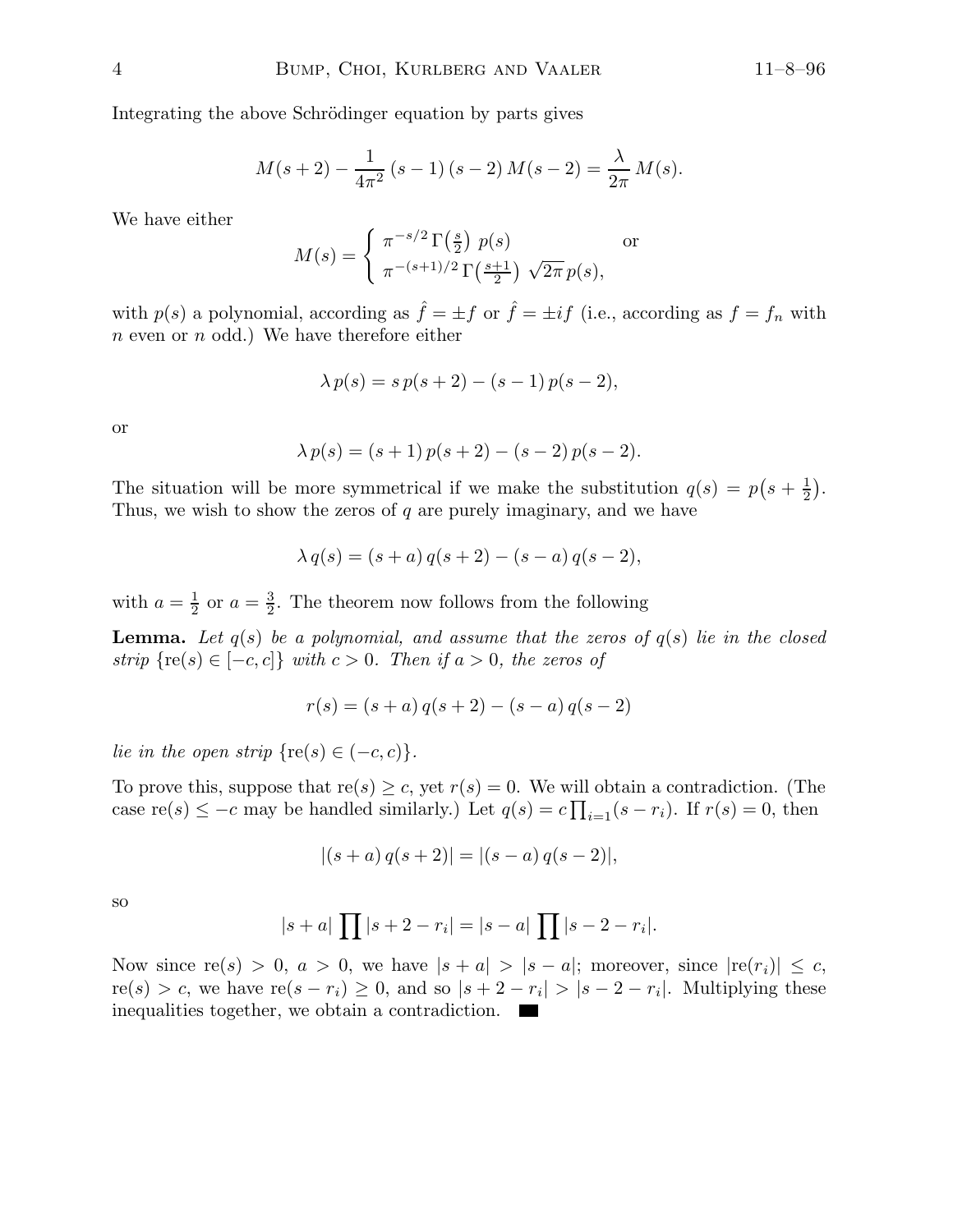The preceeding proof is similar to the original proof of Pólya of an interesting property of the K-Bessel functions, namely, his theorem that if  $y > 0$  and  $K_{\nu}(y) = 0$ , then  $\nu$  is purely imaginary. Pólya's proof  $[23]$  depends on the recurrence identity (Watson  $[34]$ , 3.71)

$$
2\nu K_{\nu}(x) = x \left( K_{\nu+1}(x) - K_{\nu-1}(x) \right).
$$

The operator which takes an even function  $q(\nu)$  and replaces it by  $\nu^{-1}(q(\nu+1)-q(\nu-1))$ has the property (like the operator  $q \mapsto r$  in the Lemma) of moving the zeros of a function closer to the imaginary axis, and so an eigenfunction of this operator should have its zeros on the imaginary axis. Since  $\nu \mapsto K_{\nu}(x)$  is not a polynomial function, making this argument rigorous requires care. An easier (but arguably less insightful) proof may be found in Titchmarsh [31], Section 10.23.

Pólya connects his result with the Riemann hypothesis by arguing that

$$
\pi^2 \left( K_{\frac{9}{4} + \frac{it}{2}}(2\pi) + K_{\frac{9}{4} - \frac{it}{2}}(2\pi) \right)
$$

has analytic properties similar to  $\frac{1}{2}s(s-1)\pi^{-s/2}\Gamma\left(\frac{s}{2}\right)$  $\binom{s}{2}$   $\zeta(s)$ , with  $s = \frac{1}{2} + it$ . (Actually this value, taken from Titchmarsh [31], seems to us to be off by a constant, but this is unimportant.) This function also has its zeros on the line  $\text{re}(s) = \frac{1}{2}$  $\frac{1}{2}$ .

It is worth pointing out that there is another more "philosophical" way of connecting P'olya's result on the Bessel functions with the Riemann hypothesis. We begin by noting that it implies a Riemann hypothesis for the Fourier coefficients of Eisenstein series. Consider the classical  $SL(2, \mathbb{Z})$  Eisenstein series

$$
E(z,s) = \frac{1}{2} \pi^{-s} \Gamma(s) \sum \frac{y^s}{|cz+d|^{2s}},
$$

where the summation is over nonzero pairs of integers  $(c, d)$ . It is well known that if  $n \neq 0$ , then the *n*-th Fourier coefficient

$$
\int_0^1 E(x+iy) e^{2\pi inx} dx = 2 |n|^{s-1/2} \sigma_{1-2s}(|n|) \sqrt{y} K_{s-1/2} (2\pi |n|y).
$$

(See Bump [2] Section I.6.) Both the divisor function  $\sigma_{1-2s}(|n|)$  and the K-Bessel function  $K_{s-1/2}$  have their zeros on the line re $(s) = \frac{1}{2}$  $\frac{1}{2}$ . Now if, on the other hand, we consider the Eisenstein series of half-integral weight (see Maass [20], Shimura [28] and Goldfeld and Hoffstein [13]), the Fourier coefficients are quadratic L-functions. So the analogous assertion—that the Fourier coefficients of the Eisenstein series satisfy a Riemann hypothesis—in the case of the Eisenstein series of half-integral weight, should reduce to the classical Riemann hypothesis.

One may be a bit more careful here. Actually the Fourier coefficients of these Eisenstein series are the products of quadratic L-functions with certain finite Dirichlet polynomials, and one would like to assert that these polynomials themselves have their zeros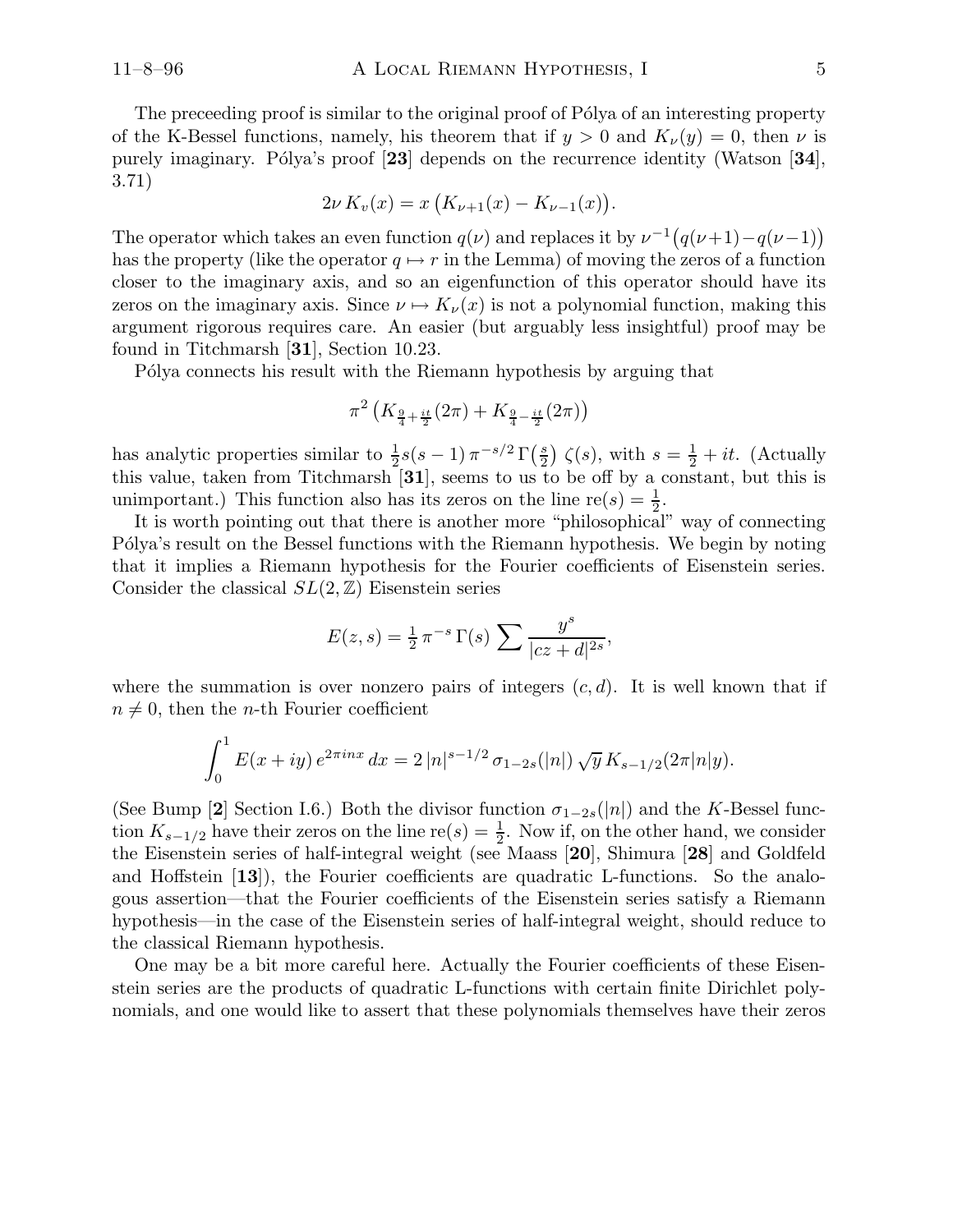on the line  $r(s) = 1/2$ . David Cardon has looked at the case of Eisenstein series on the double cover of  $GL(2)$  over a rational function field, and his work suggests that the correct formulation is that the Whittaker coefficients in the modified sense of Gelbart, Howe and Piatetski-Shapiro [11] should satisfy the Riemann hypothesis.

We propose here a conjectural generalization of Pólya's result on the zeros of the Bessel function  $K_{\nu}$ . Let  $\pi$  be a spherical principal series representation of  $PGL(2,\mathbb{R})$ , and let W be the SO(2)-fixed vector (determined up to constant multiple) in its Whittaker model with respect to the additive character  $\psi(x) = e^{2\pi ix}$  of R. Then

$$
W\bigg(\begin{pmatrix} y^{1/2} & xy^{-1/2} \\ y^{-1/2} & y \end{pmatrix} k\bigg) = \sqrt{y} K_{\nu}(2\pi y) e^{2\pi ix},
$$

when  $k \in SO(2)$ , for some complex number  $\nu$ . So Pólya's result may be formulated as saying that if the  $SO(2)$ -fixed Whittaker vector in a spherical principal series representation vanishes anywhere on  $PGL(2,\mathbb{R})$ , then the representation is tempered.

More generally, let  $\pi$  be a spherical principal series representation of  $PGL(n,\mathbb{R})$ , and assume that  $\pi$  is a symmetric  $n-1$ -st power lifting of a spherical principal series representation of  $PGL(2,\mathbb{R})$ . This means that there is a quasicharacter  $\chi$  of  $\mathbb{R}^{\times}/\{\pm 1\}$ such that  $\pi$  is obtained by normalized parabolic induction from the character

$$
\begin{pmatrix}\ny_1 & * & \cdots & * \\
& y_2 & \cdots & * \\
& & \ddots & \vdots \\
& & & y_n\n\end{pmatrix}\n\mapsto \chi(y_1)^{n-1}\chi(y_2)^{n-3}\cdots\chi(y_n)^{1-n}.
$$

Let W be the  $SO(n)$ -fixed vector in the Whittaker model of  $\pi$ , determined up to constant multiple.

**Conjecture.** In this setting, if W vanishes anywhere on  $GL(n, \mathbb{R})$ , then  $\pi$  is tempered (*i.e.*  $\chi$  *is unitary*).

We will offer three pieces of evidence for this statement.

Firstly, it is true when  $n = 2$  by Pólya's result.

Secondly, for one particular nontempered spherical Whittaker function (which is a symmetric square lift from  $GL(2)$  on  $GL(3,\mathbb{R})$  we can verify this claim—we recall that the spherical Whittaker functions on  $GL(3,\mathbb{R})$  and  $GL(3,\mathbb{C})$  are the same, and that for one particular principal series representation, corresponding to the cubic theta function on  $GL(3,\mathbb{C})$ , the Whittaker function can be expressed in terms of the Bessel function  $K_{1/3}$ , so the asserted nonvanishing follows from Pólya's result. See Bump and Friedberg [3] and Bump and Huntley [4].

And thirdly, an analogous statement is true for spherical Whittaker functions on  $PGL(n, F)$ , when F is a nonarchimedean local field. Let  $\pi$  be a spherical principal series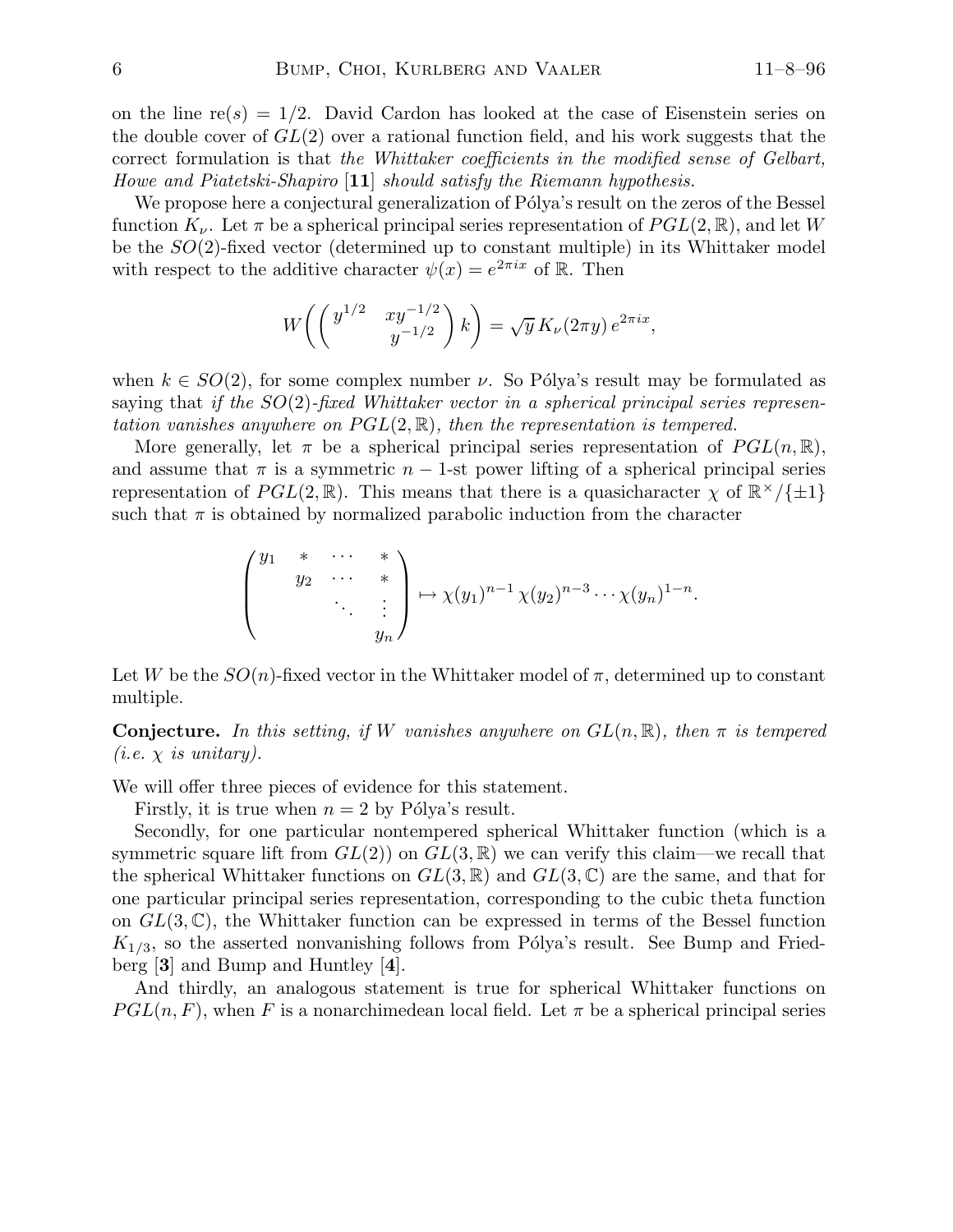representation with Satake parameters  $\alpha_1, \dots, \alpha_n$ . Let

$$
h = \begin{pmatrix} y_1 & & \\ & \ddots & \\ & & y_n \end{pmatrix}
$$

be a dominant element of the diagonal subgroup, so that if  $\lambda_i$  is the valuation of  $y_i$ , we have  $\lambda_1 \geq \lambda_2 \geq \ldots \geq \lambda_n \geq 0$ . Let  $s_\lambda$  be the Schur polynomial corresponding to the partition  $\lambda = (\lambda_1, \dots, \lambda_n)$ , a symmetric polynomial in n variables (Macdonald [21]). According to Shintani [29] and Casselman and Shalika [8], the value  $W(h)$  of the normalized Whittaker function with respect to an additive character  $\psi$  whose conductor is the ring **o** of integers in F equals  $\delta(h)^{1/2} s_\lambda(\alpha_1, \dots, \alpha_n)$ , where  $\delta$  is the modular quasicharacter of the Borel subgroup of  $GL(n, F)$ . Now suppose that  $\pi$  is a symmetric  $n-1$ -st power lift from  $GL(2)$ . Thus we assume that there exists a complex number  $\alpha$  such that

$$
(\alpha_1, \cdots, \alpha_n) = (\alpha^{n-1}, \alpha^{n-3}, \cdots, \alpha^{1-n}).
$$

**Proposition.** In this situation, if  $W(h) = 0$  for h dominant, then  $\pi$  is tempered.

PROOF. We have  $s_{\lambda}(\alpha^n, \alpha^{n-2}, \dots, \alpha^{-n}) = 0$ , and we will show that  $|\alpha| = 1$ . Indeed, by homogeneity of the Schur polynomial, we have  $s_{\lambda}(\alpha^{2n-2}, \alpha^{2n-4}, \cdots, 1) = 0$ . We recall that

$$
s_{\lambda}(\alpha_1, \cdots, \alpha_n) = \frac{\begin{vmatrix} \alpha_1^{\lambda_1+n-1} & \alpha_2^{\lambda_1+n-1} & \cdots & \alpha_n^{\lambda_1+n-1} \\ \alpha_1^{\lambda_2+n-2} & \alpha_2^{\lambda_2+n-2} & \cdots & \alpha_n^{\lambda_2+n-2} \\ \vdots & & & \vdots \\ \alpha_1^{\lambda_n} & \alpha_2^{\lambda_n} & \cdots & \alpha_n^{\lambda_n} \\ \alpha_1^{n-1} & \alpha_2^{n-1} & \cdots & \alpha_n^{n-1} \\ \alpha_1^{n-2} & \alpha_2^{n-2} & \cdots & \alpha_n^{n-2} \\ \vdots & & & \vdots \\ 1 & 1 & \cdots & 1 \end{vmatrix}}{\begin{vmatrix} \alpha_1^{n-1} & \alpha_2^{n-1} & \cdots & \alpha_1^{n-1} \\ \vdots & & & \vdots \\ \alpha_1^{n-2} & \alpha_2^{n-2} & \cdots & \alpha_n^{n-2} \\ \vdots & & & & \vdots \\ 1 & 1 & \cdots & 1 \end{vmatrix}}.
$$

Substituting  $(\alpha^{2n-2}, \alpha^{2n-4}, \dots, 1)$  for  $(\alpha_1, \dots, \alpha_n)$ , the numerator here becomes

$$
\begin{vmatrix} \beta_1^{n-1} & \beta_1^{n-2} & \cdots & 1 \\ \beta_2^{n-1} & \beta_2^{n-2} & \cdots & 1 \\ \vdots & & & \vdots \\ \beta_n^{n-1} & \beta_n^{n-2} & \cdots & 1 \end{vmatrix} = \prod_{i < j} (\beta_i - \beta_j),
$$

where  $\beta_i = \alpha^{2(\lambda_i + n - i)}$ . If this is zero, then some  $\beta_i = \beta_j$ , which implies that  $\alpha$  is a root of unity. Thus  $|\alpha| = 1$ , so  $\pi$  is tempered.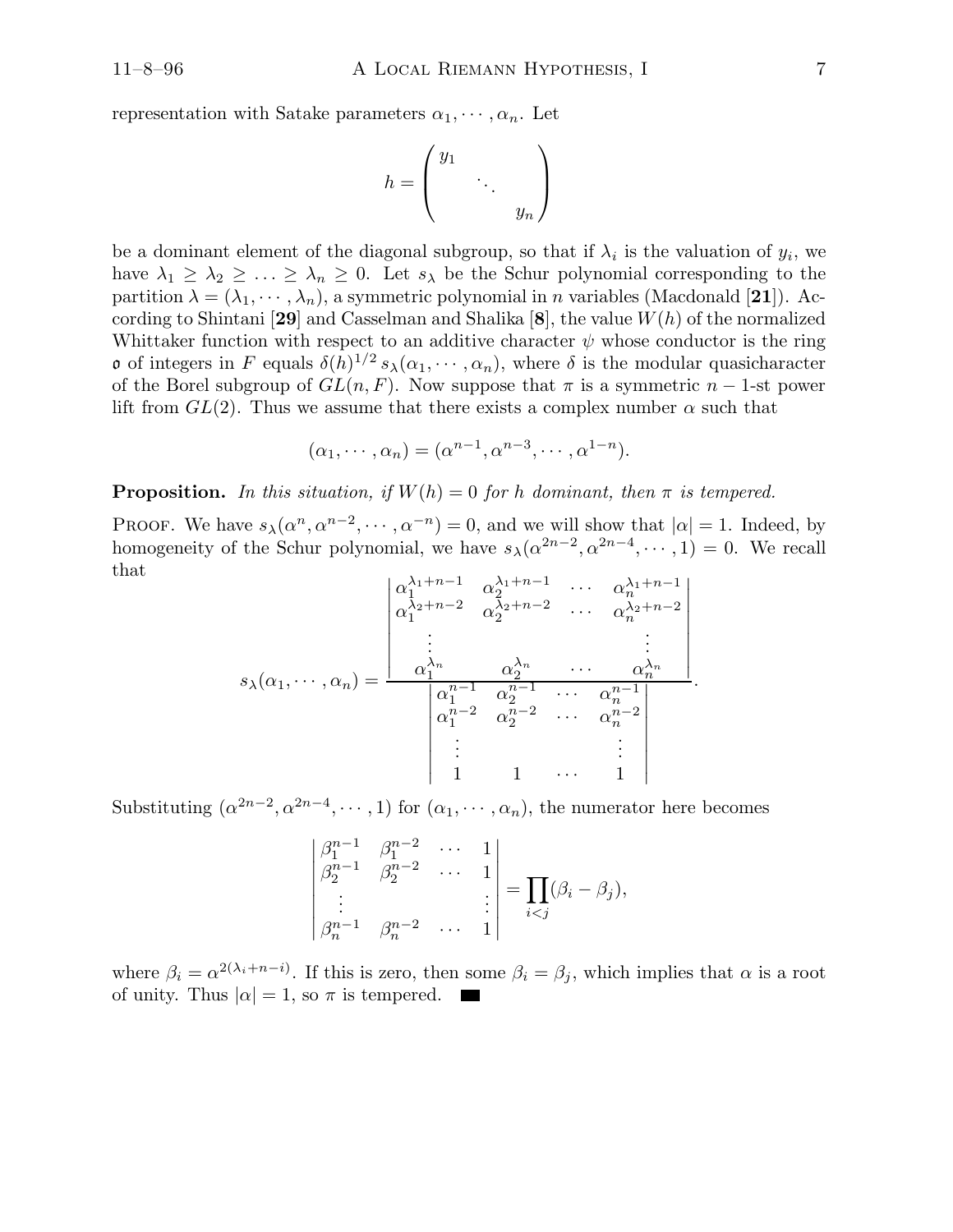2. The metaplectic representation. Witten, Brekke, Freund and Olsen in [1], [10] and  $[9]$  considered p-adic analogs of bosonic string theory. This led Ruelle, Thiran, Verstegen and Weyers  $\mathbf{27}$  to consider the *p*-adic harmonic oscillator, also studied in the recent book of Vladimirov, Volovich and Zelenov  $[32]$ . The *p*-adic harmonic oscillator may be understood in terms of the restriction of the metaplectic representation of the double cover of  $SL(2,\mathbb{R})$  on  $L^2(\mathbb{R})$  to the group  $SO(2)$  of symmetries of the Hamiltonian of a single particle moving in a quadratic potential field. In this formulation, there is no obstacle to replacing  $\mathbb R$  by an arbitrary local field, and this is the point of view we will take.

Let F be a local field of characteristic not equal to 2. Let  $( , )$  denote the Hilbert symbol of F. Let  $\psi$  denote a nontrivial additive character of F. Let dx denote the measure on  $F$  which is self-dual with respect to the Fourier transform; thus if

$$
\hat{f}(x) = \int\limits_F f(y) \, \psi(2xy) \, dy,
$$

dx is self-dual if  $\hat{f}(x) = f(-x)$ . If  $t \in F^{\times}$ , let

$$
\gamma(t) = |t|^{1/2} \int\limits_F \psi(tx^2) dx.
$$

This oscillatory integral is conditionally convergent in an obvious sense. The absolute value of  $\gamma$  equals 1—indeed it is an eight-th root of unity—and

$$
\gamma(a)\,\gamma(b)=(a,b)\,\gamma(ab)\,\gamma(1).
$$

Furthermore, we have

$$
\gamma(b^2 a) = \gamma(a), \qquad \gamma(-a) = \gamma(a)^{-1}.
$$

Let  $G = SL(2, F)$ , and let  $\widetilde{G}$  be the metaplectic double cover of  $SL(2, F)$  defined by Kubota's cocycle  $\sigma: G \times G \to \mu_2 = \{\pm 1\}$ . Thus in terms of the Hilbert symbol,

$$
\sigma(g_1, g_2) = \left(\frac{X(g_1)}{X(g_1g_2)}, \frac{X(g_2)}{X(g_1g_2)}\right),\,
$$

where

$$
X\begin{pmatrix} a & b \\ c & d \end{pmatrix} = \begin{cases} c & \text{if } c \neq 0; \\ d & \text{otherwise.} \end{cases}
$$

Let  $\mathbf{s}:G\to \widetilde{G}$  be the standard section, so that

$$
\mathbf{s}(g_1)\,\mathbf{s}(g_2)=\sigma(g_1,g_2)\,\mathbf{s}(g_1g_2).
$$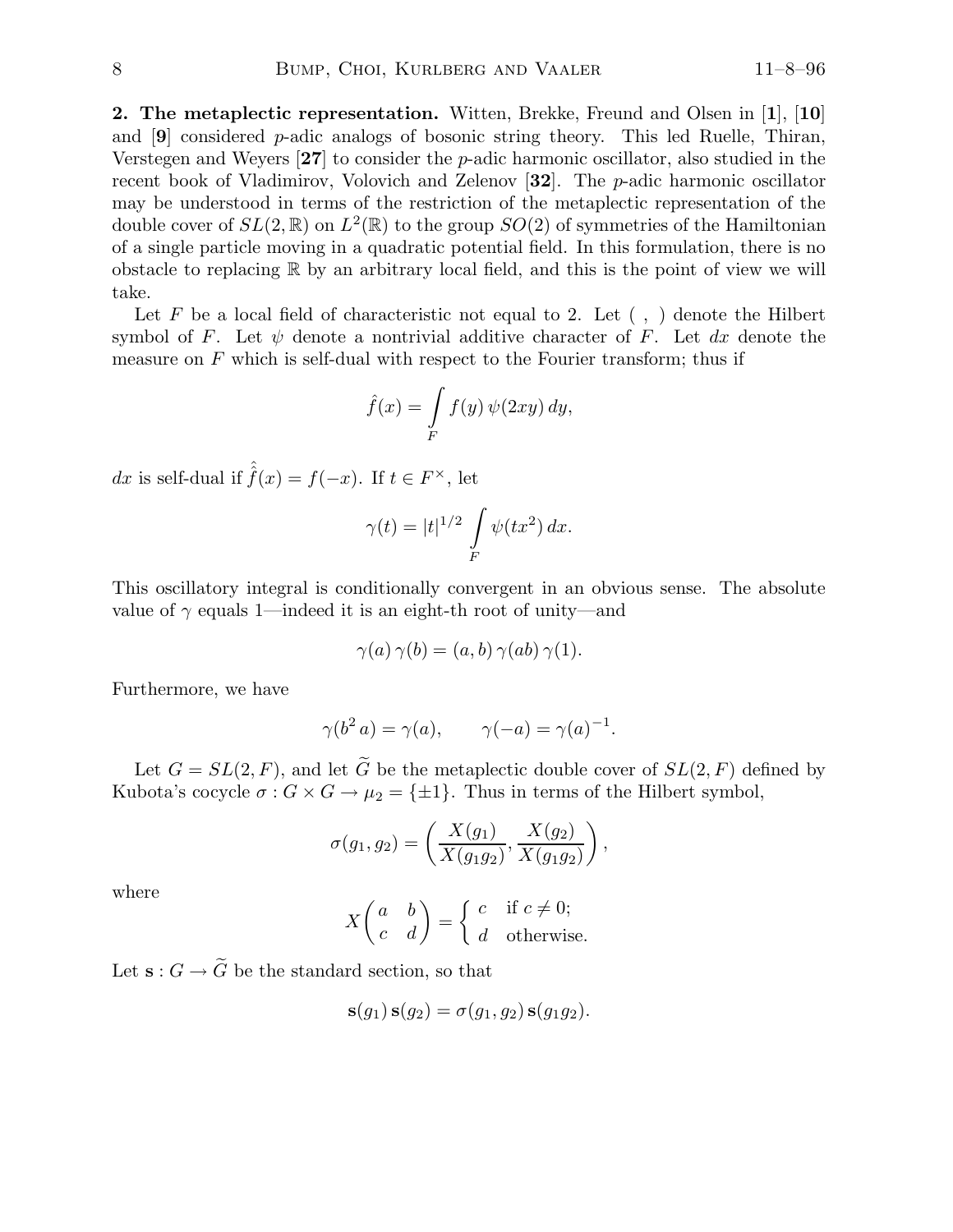We will also use the notation

$$
\begin{bmatrix} a & b \\ c & d \end{bmatrix} = \mathbf{s} \left( \begin{pmatrix} a & b \\ c & d \end{pmatrix} \right) \in \widetilde{G}.
$$

The metaplectic representation  $\omega = \omega_{\psi}$  is an action of  $\tilde{G}$  on the Schwartz space  $S(F)$ . It is given on generators by

$$
\left(\omega \begin{bmatrix} 1 & t \\ & 1 \end{bmatrix} f\right)(x) = \psi(tx^2) f(x),
$$

$$
\left(\omega \begin{bmatrix} 1 & 1 \\ -1 & \end{bmatrix} f\right)(x) = \gamma(1) \hat{f}(x),
$$

$$
\left(\omega \begin{bmatrix} a & \\ & a^{-1} \end{bmatrix} f\right)(x) = |a|^{1/2} \frac{\gamma(1)}{\gamma(a)} f(ax).
$$

See Weil [35] and Gelbart and Piatetski-Shapiro [12].

Let

$$
H = \left\{ \begin{pmatrix} a & -b \\ b & a \end{pmatrix} \middle| a, b \in F, a^2 + b^2 = 1 \right\},\
$$

and let  $\widetilde{H}$  be the preimage of H in  $\widetilde{G}$ . Let H' be the unique maximal compact subgroup of H,  $\widetilde{H}'$  its preimage in  $\widetilde{H}$ . If  $-1$  is not a square in F, then H is compact, so actually  $H' = H$  and  $\widetilde{H}' = \widetilde{H}$ . On the other hand, if -1 is a square, then  $H \cong F^{\times}$ , so  $H'$  is a proper subgroup. The action of  $\tilde{H}$  on the Schwartz space by means of the metaplectic representation is given by the following formula:

$$
\left(\omega\begin{bmatrix} a & -b \\ b & a \end{bmatrix} f\right)(x) = |b|^{-1/2} \gamma(b)^{-1} \int\limits_F \psi\left(\frac{1}{b}(ax^2 - 2xy + ay^2)\right) f(y) \, dy.
$$

If −1 is not a square, so that  $\tilde{H}$  is compact, then the restriction of  $\omega$  to  $\tilde{H}$  is multiplicity-free. If  $F = \mathbb{R}$ , this follows from our proof of Theorem 2 below (though it was known long before by Howe). If  $F$  is p-adic, this follows from the Howe duality principle for the dual pair  $U(1) \times U(1)$  in  $SL(2)$ . (Our group  $SO(2)$  is the same as  $U(1)$ .) See Howe [16] and Waldspurger [33] for Howe duality, which is a theorem except in residual characteristic two. Other papers concerned specifically with the character of the metaplectic representation restricted to  $SO(2)$  in the case of odd residual characteristic are Moen [22] and Prasad [24]. Tonghai Yang [37] has formulas for the actual eigenfunctions of  $U(1)$  acting on the Schwartz space.

In the case of residue characteristic two, the fact that the restriction of the metaplectic representation to compact  $SO(2)$  is multiplicity-free is still known. This is implicit in the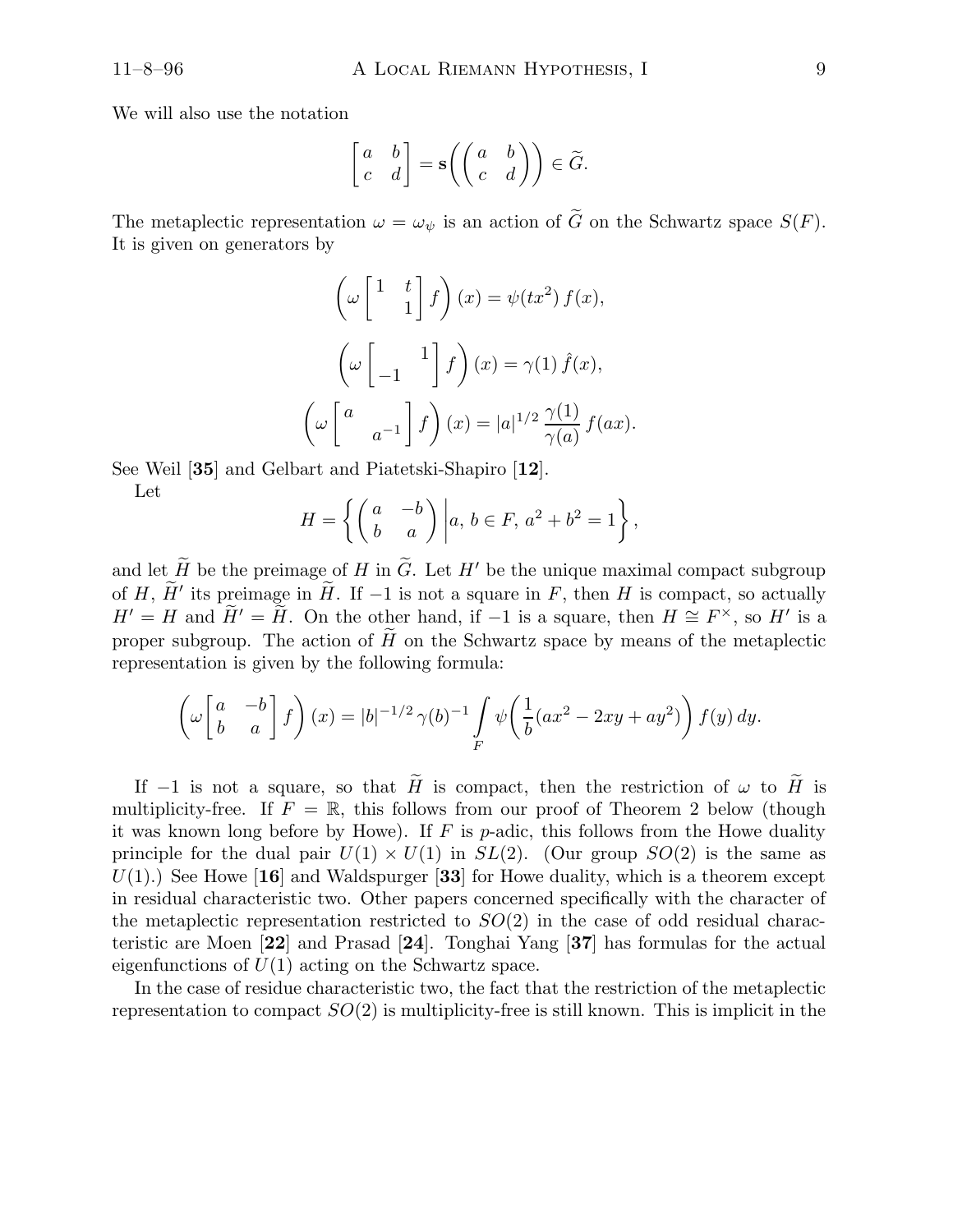work of Rogawski **[26]**, which uses global to local methods, and a purely local proof may be found in Harris, Kudla and Sweet [14]. Also P. Ruelle, E. Thiran, D. Verstegen and J. Weyers [27] have calculated the character of the restriction of the metaplectic representation to tori in the fields  $\mathbb{Q}_p$ , including  $\mathbb{Q}_2$ , and their result implies this multiplicity one statement for  $\mathbb{Q}_2$ .

On the other hand if  $-1$  is a square in F, the restriction of  $\omega$  to  $\tilde{H}$  does not decompose into a direct sum of constituents (though its dual space of distributions does so decompose). Instead we will consider the group  $\tilde{H}'$ . The restriction of  $\omega$  to this group is not multiplicity free.

The metaplectic cover splits over  $\tilde{H}$ . Indeed, if −1 is not a square,  $\tilde{H}$  is contained in  $SL(2, \mathfrak{o})$ , and an explicit splitting over this maximal compact subgroup was given by Kubota [18]. If we define

$$
\kappa \begin{pmatrix} a & -b \\ b & a \end{pmatrix} = \begin{cases} -1 & \text{if } v(b) \text{ is odd and } a \equiv -1 \text{ modulo } \mathfrak{p}; \\ 1 & \text{otherwise,} \end{cases}
$$

then

$$
\sigma(g_1, g_2) = \frac{\kappa(g_1) \,\kappa(g_2)}{\kappa(g_1 \, g_2)}
$$

when  $g_1, g_2 \in H$ . (It is worth mentioning that if the valuation  $v(b) > 0$ , then  $a \equiv \pm 1$ modulo **p** since  $a^2 + b^2 = 1$ .) We may therefore define a representation of the abelian group  $H$  by

$$
\left(\omega\begin{pmatrix} a & -b \\ b & a \end{pmatrix} f\right)(x) = \kappa \begin{pmatrix} a & -b \\ b & a \end{pmatrix} |b|^{-1/2} \gamma(b)^{-1} \int\limits_F \psi\left(\frac{1}{b}(ax^2 - 2xy + ay^2)\right) f(y) dy.
$$

On the other hand, if  $-1$  is a square in F, then H is conjugate to the diagonal torus in  $SL(2)$ , and it is well known (and easy to prove from Kubota's cocycle formula) that the metaplectic cover splits over this subgroup. Since the cover splits over  $H'$ , we may regard  $\omega$  as giving a representation of this group.

**Local Riemann Hypothesis.** Suppose that  $F$  is a local field. Assume that  $F$  is not complex, and that the characteristic of F is not equal to 2. Let  $f \in S(F)$  be an eigenfunction of this action of  $H \cap K$ , and let  $\nu$  be a character of  $F^{\times}$ . Then the Mellin transform

$$
\int\limits_F f(x) \, \nu(x) \, |x|^s \, d^\times x,
$$

if not identically zero, has its only zeros on the line  $re(s) = \frac{1}{2}$  $\frac{1}{2}$ .

This assertion is largely proved, in this paper and its companion piece, Kurlberg [19].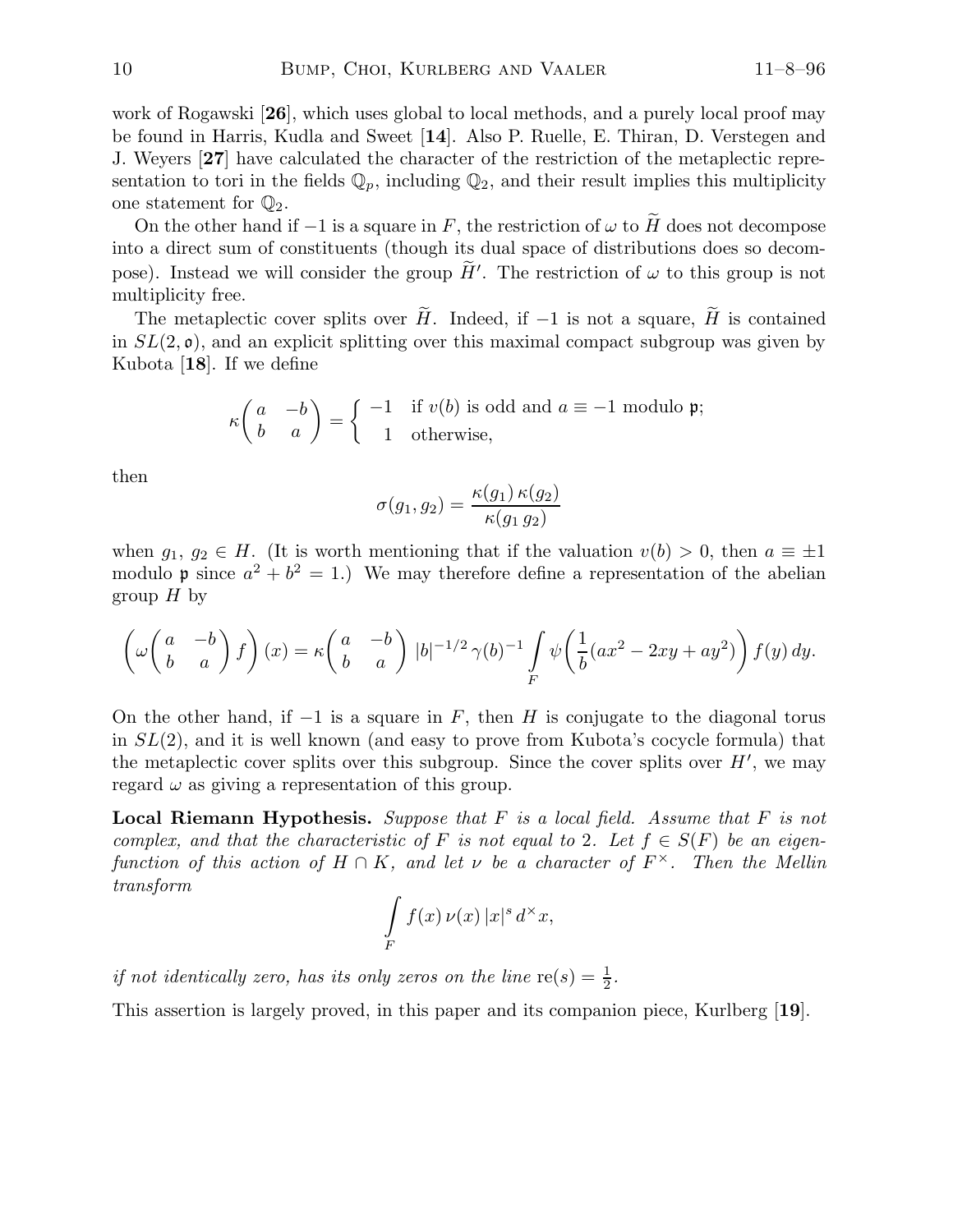Lt us study what happens when we change the additive character. If  $\lambda \in F^{\times}$ , let  $\psi_{\lambda}$  be the character  $x \mapsto \psi(\lambda x)$ . Let  $d_{\psi}x$  denote the additive Haar measure which is self-dual with respect to  $\psi$ . Then  $d_{\psi}x = |\lambda|^{1/2} d_{\psi}x$ . Let  $\omega_{\psi}$  denote the metaplectic representation parametrized by  $\psi$ . If  $\hat{f} \in S(F)$ , let  $f_{\lambda}(x) = f(\lambda x)$ . Then it is easy to see that

$$
\omega_{\psi_{\lambda^2}}\left(\begin{pmatrix} a & -b \\ b & a \end{pmatrix} f_{\lambda}\right)(x) = \omega_{\psi}\left(\begin{pmatrix} a & -b \\ b & a \end{pmatrix} f\right)(\lambda x).
$$

Thus if f is an eigenfunction of  $\widetilde{H}$  under the representation  $\omega_{\psi}$ , then  $f_{\lambda}$  is an eigenfunction of H under  $\omega_{\psi_{\lambda^2}}$ . The zeros of  $\zeta(s,\nu,f)$  and  $\zeta(s,\nu,f_{\lambda})$  are at the same places, so we have the freedom to change  $\psi$  to  $\psi_{\lambda^2}$  for any square  $\lambda^2$ .

**Theorem 2.** The Local Riemann Hypothesis is true if  $F = \mathbb{R}$ .

PROOF. We reduce this to Theorem 1. Since we have the freedom to change  $\psi$  by a square, we may assume that  $\psi(x) = e^{\pm i\pi x}$ . We will assume that  $\psi(x) = e^{i\pi x}$ ; the other case is obtained by replacing i by  $-i$  throughout the following discussion.

In this case, the self-dual measure on R coincides with Lebesgue measure, and

$$
\gamma(1) = \int_{-\infty}^{\infty} e^{i\pi x^2} dx = \lim_{t \to 0+} \int_{-\infty}^{\infty} e^{-\pi (t-i)x^2} dx = \lim_{t \to 0+} (t-i)^{-1/2} = \frac{1}{\sqrt{2}} (1-i).
$$

Let g be the Lie algebra of  $SL(2,\mathbb{R})$ . The exponential map  $\mathfrak{g} \to SL(2,\mathbb{R})$  lifts to a map  $\widetilde{\exp} : \mathfrak{g} \to \widetilde{G}$ . We then have a representation  $d\omega$  of  $\mathfrak{g}$  on  $S(\mathbb{R})$  by

$$
((d\omega X)(f))(x) = \frac{d}{dt} \left( \widetilde{\exp}(tX) f)(x) \right)_{t=0}.
$$

Let  $\mathfrak{F}: S(\mathbb{R}) \to S(\mathbb{R})$  denote the Fourier transform  $\mathfrak{F}f = \hat{F}$ , and let  $\mathfrak{F}^{-1}$  be its inverse:

$$
(\mathfrak{F}^{-1}f)(x) = \int_{-\infty}^{\infty} f(y) e^{-2\pi ixy} dy.
$$

Define "momentum" and "position" operators  $P$  and  $Q$  on the Schwartz space by

$$
(Pf)(x) = \frac{1}{2\pi i} \frac{df}{dx}(x), \qquad (Qf)(x) = x f(x).
$$

We have

$$
\mathfrak{F}^{-1} Q^2 \mathfrak{F} = P^2.
$$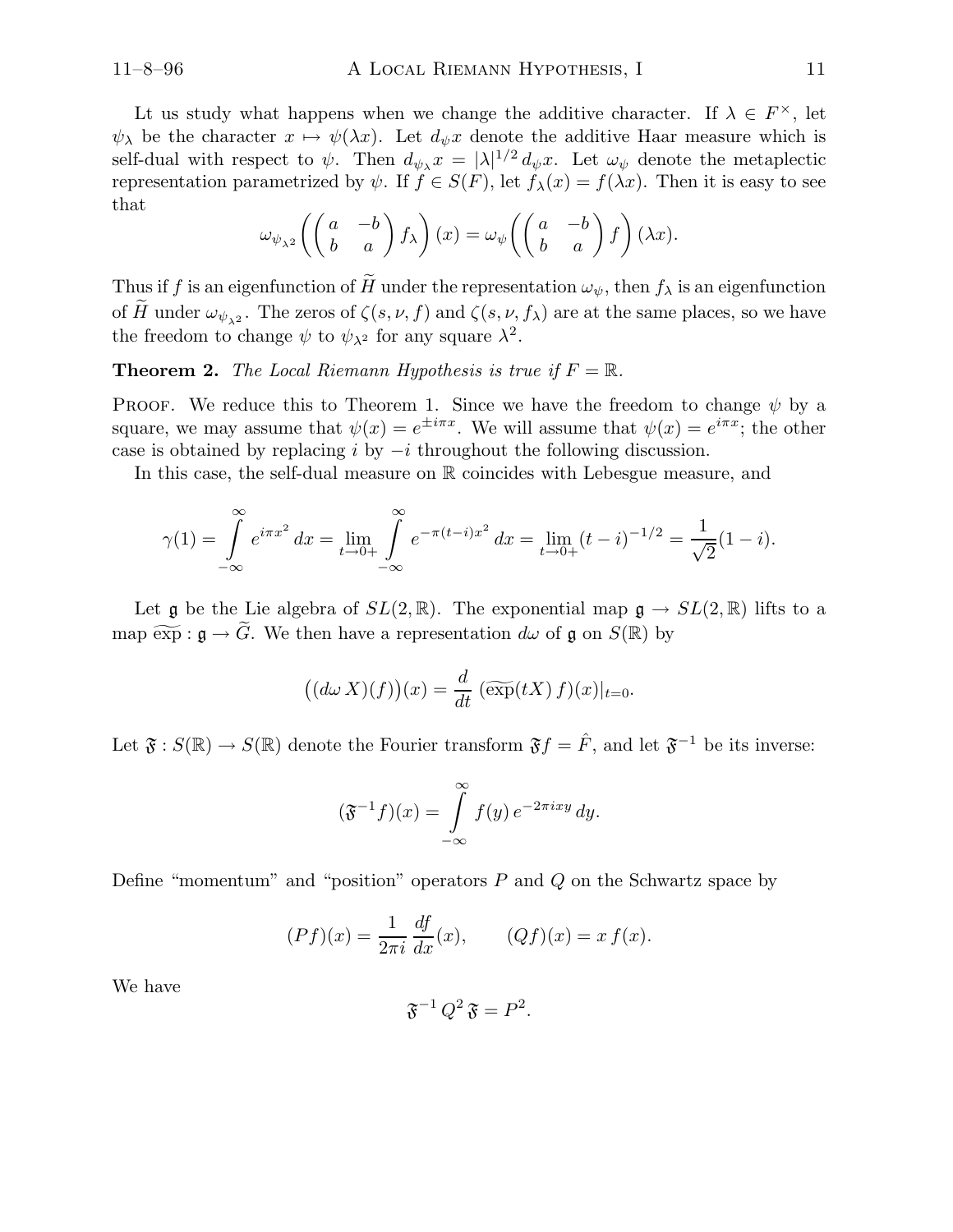Indeed,  $(\mathfrak{F}^{-1} Q^2 \mathfrak{F} f)(x)$  equals

$$
\int_{-\infty}^{\infty} y^2 \hat{f}(y) e^{-2\pi ixy} dy = -\frac{1}{4\pi^2} \frac{d^2}{dx^2} \int_{-\infty}^{\infty} \hat{f}(y) e^{-2\pi ixy} dy = -\frac{1}{4\pi^2} \frac{d^2 f}{dx^2}(x).
$$

We now prove that

$$
d\omega \begin{pmatrix} 0 & 1 \\ 0 & 0 \end{pmatrix} = i\pi Q^2, \qquad d\omega \begin{pmatrix} 0 & 0 \\ -1 & 0 \end{pmatrix} = i\pi P^2.
$$

The first identity follows directly from the definitions:

$$
\left(d\omega\begin{pmatrix}0&1\\0&0\end{pmatrix}f\right)(x) = \frac{d}{dt}\left(\omega\begin{bmatrix}1&t\\0&1\end{bmatrix}f\right)(x)\bigg|_{t=0} = \frac{d}{dt}e^{i\pi x^2t}f(x)\bigg|_{t=0} = i\pi x^2 f(x).
$$

Since

$$
\begin{pmatrix} 0 & -1 \\ 1 & 0 \end{pmatrix} \begin{pmatrix} 0 & 1 \\ 0 & 0 \end{pmatrix} \begin{pmatrix} 0 & 1 \\ -1 & 0 \end{pmatrix} = \begin{pmatrix} 0 & 0 \\ -1 & 0 \end{pmatrix},
$$

we have

$$
d\omega \begin{pmatrix} 0 & 0 \\ -1 & 0 \end{pmatrix} = \left(\omega \begin{bmatrix} 0 & 1 \\ -1 & 0 \end{bmatrix}\right)^{-1} \left(d\omega \begin{pmatrix} 0 & 1 \\ 0 & 0 \end{pmatrix}\right) \left(\omega \begin{bmatrix} 0 & 1 \\ -1 & 0 \end{bmatrix}\right) = i\pi \mathfrak{F}^{-1} Q^2 \mathfrak{F},
$$

and so the second identity follows from the first.

Now suppose that f is an eigenfunction of  $H$ . Since

$$
\widetilde{H} = \widetilde{\exp}\left(\mathbb{R}\left(\begin{array}{cc} 0 & 1 \\ -1 & 0 \end{array}\right)\right),\,
$$

 $f$  is also an eigenfunction of

$$
d\omega \begin{pmatrix} 0 & 1 \\ -1 & 0 \end{pmatrix} = d\omega \begin{pmatrix} 0 & 1 \\ 0 & 0 \end{pmatrix} + d\omega \begin{pmatrix} 0 & 0 \\ -1 & 0 \end{pmatrix} = i\pi (P^2 + Q^2),
$$

which is (up to constant) the oscillator Hamiltonian. Hence f is one of the functions  $f_n$ .

There are two possibilities for  $\nu: \nu(x) = \text{sgn}(x)^{\delta}$ , where  $\delta = 0$  or 1. Depending on whether f is even or odd, exactly one of the integrals  $\int f(x) \nu(x) |x|^s dx/x$  will be nonzero, and this one will be just twice the Mellin transform of  $f$ . Consequently, Theorem 2 follows from Theorem 1.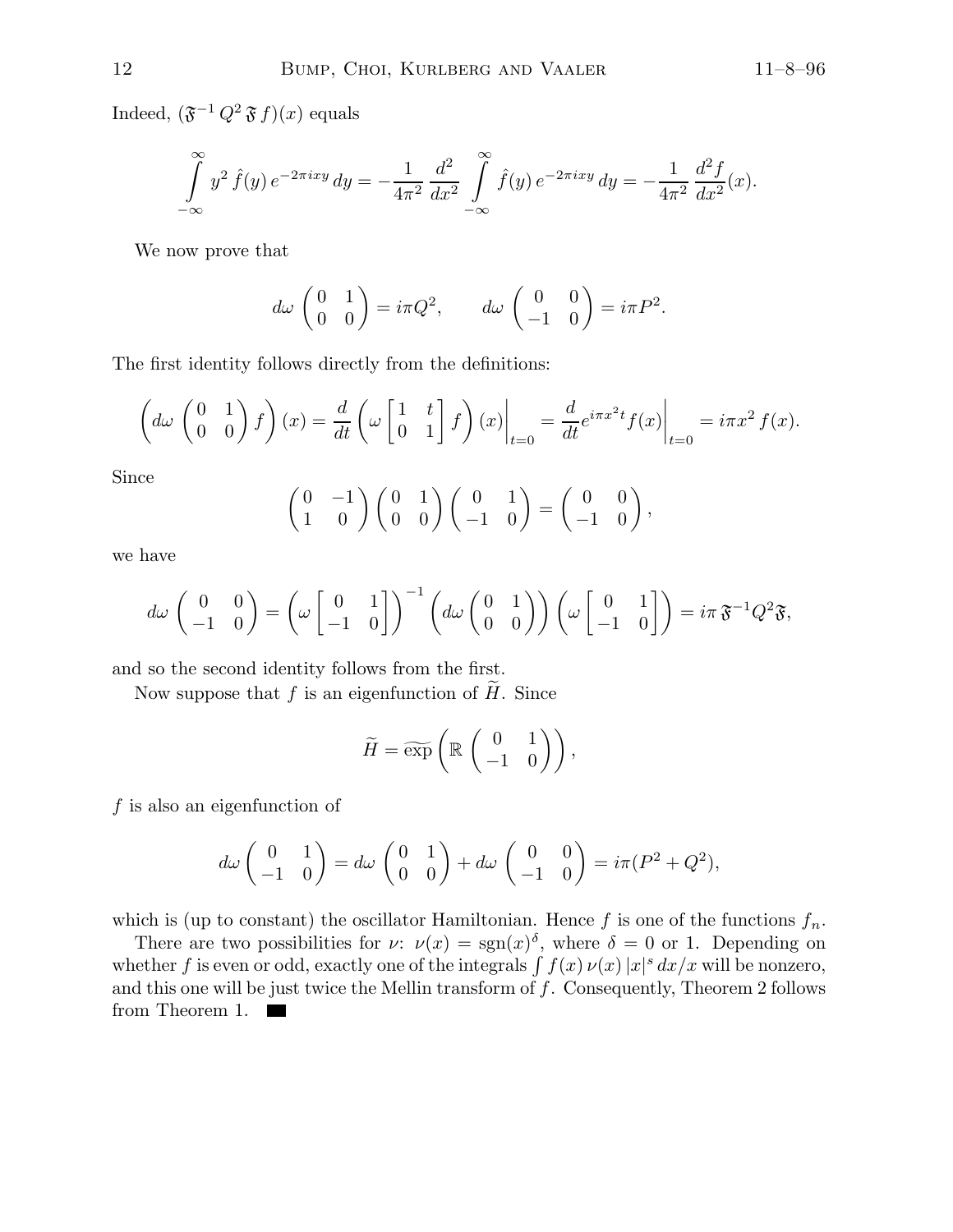We turn now to the case of a  $p$ -adic field  $F$ . In this case, following some preliminary investigation by Bump and Hoffstein, Kurlberg [19] has proved:

**Theorem 3.** The Local Riemann Hypothesis is true if  $F$  is a nonarchimedean local field of odd residue characteristic.

On the other hand, Kurlberg has also shown that the Local Riemann Hypothesis is false if  $F = \mathbb{C}$ .

3. Laguerre polynomials, the n-dimensional harmonic oscillator and a reciprocity law. The Laguerre polynomials (cf. Rainville [25]) are defined by:

$$
L_n^{\alpha}(x) = \sum_{k=0}^n {n+\alpha \choose n-k} \frac{(-x)^k}{k!} = \sum_{k=0}^n \frac{(1+\alpha)_n (-x)^k}{k! (n-k)! (1+\alpha)_k},
$$

where  $(\alpha)_n = \alpha(\alpha + 1) \cdots (\alpha + n - 1)$ . They satisfy the differential equation

$$
x\frac{d^2}{dx^2}L_n^{(\alpha)}(x) + (1+\alpha-x)\frac{d}{dx}L_n^{(\alpha)}(x) + nL_n^{(\alpha)}(x) = 0,
$$

and the orthogonality relation:

$$
\int_0^\infty x^\alpha e^{-x} L_n^{(\alpha)}(x) L_m^{(\alpha)}(x) dx = \begin{cases} 0 & \text{if } n \neq m, \\ \frac{\Gamma(1+\alpha+n)}{n!} & \text{otherwise.} \end{cases}
$$

Let  $\mathcal{L}_n^{(\alpha)}(x) = x^{\alpha/2} e^{-x/2} L_n^{(\alpha)}(x)$ . Then the *Laguerre functions*  $\mathcal{L}_n^{(\alpha)}$  are orthogonal with respect to Lebesgue measure on  $[0, \infty)$ . Their Mellin transforms

$$
\mathcal{M}_n^{(\alpha)}(s) = \int_0^\infty \mathcal{L}_n^{(\alpha)}(x) x^{s-1} dx = 2^{s+\frac{\alpha}{2}} \Gamma(s+\frac{\alpha}{2}) P_n^{(\alpha)}(s),
$$

where

$$
P_n^{(\alpha)}(s) = \sum_{k=0}^n 2^k {n+\alpha \choose n-k} \begin{pmatrix} -s - \frac{\alpha}{2} \\ k \end{pmatrix}.
$$

**Theorem 4.** The zeros of  $P_n^{(\alpha)}(s)$  lie on the line  $\text{re}(s) = \frac{1}{2}$  $\frac{1}{2}$ .

PROOF. The first proof of Theorem 1 is easily adapted. Using the orthogonality of the Laguerre functions, we see that the polynomials  $P_n^{(\alpha)}(\frac{1}{2}+it)$  are orthogonal with respect to the measure  $2^{1+\alpha} |\Gamma(\frac{1}{2} + \frac{\alpha}{2} + it)|^2 dt$ , and their zeros are therefore real.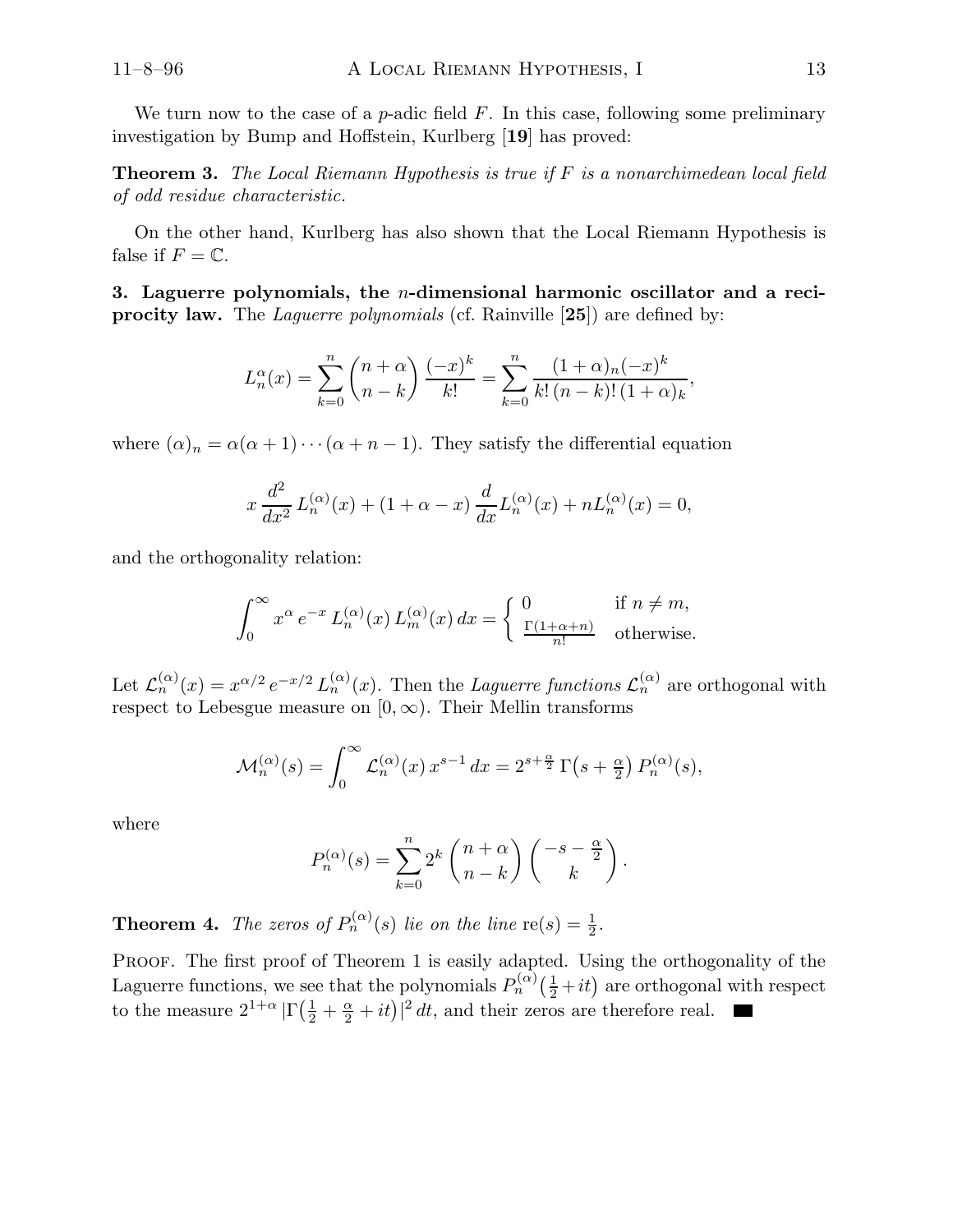The polynomials  $P_n^{(\alpha)}(s)$  satisfy a functional equation:

$$
P_n^{(\alpha)}(s) = (-1)^n P_n^{(\alpha)}(1-s).
$$

We may prove this as follows. We start with the generating function for the Laguerre polynomials (Rainville [25], p. 202):

$$
\sum_{n=0}^{\infty} L_n^{(\alpha)}(x) t^n = (1-t)^{-1-\alpha} e^{-xt/(1-t)}.
$$

Taking the Mellin transform in this identity yields

$$
\sum_{n=0}^{\infty} P_n^{(\alpha)}(s) t^n = (1-t)^{s-1-\alpha/2} (1+t)^{-s-\alpha/2},
$$

whence the functional equation.

Now let us investigate the harmonic oscillator in *n*-dimensions. If  $x = (x_1, \dots, x_n) \in$  $\mathbb{R}^n$ , let  $r = |x| = \sqrt{\sum_i x_i^2}$  be the radial distance from the origin, and let  $\Delta$  be the *n*dimensional Laplacian  $\sum_i \partial^2/\partial x_i^2$ . Then consider the Schrödinger equation corresponding to a quadratic potential  $V(r) = r^2$ :

(4) 
$$
(-\Delta + r^2)\phi = \epsilon \phi.
$$

The eigenvalue  $\epsilon$  is the energy level. The potential is rotationally symmetric and the Hamiltonian  $-\Delta + r^2$  commutes with the orthogonal group. We may thus restrict ourselves to  $\phi$  which lie in an irreducible subspace of  $O(n)$ .

**Theorem 5.** Let  $\phi$  be a solution to (4) lying in an irreducible subspace of  $O(n)$ . Let X be any radially symmetric function on  $\mathbb{R}^n$ , so that  $X(tx) = X(x)$ . Then the Mellin transform

(5) 
$$
\int_{\mathbb{R}^n} \phi(x) X(x) |x|^{2s - \frac{n}{2} - 1} dx
$$

has its zeros on the line  $re(s) = 1/2$ .

PROOF. We make use of spherical coordinates. Thus if  $x \in \mathbb{R}^n$  is given, we take  $r =$  $|x| \in \mathbb{R}^+$  and  $\xi = x/|x| \in S^{n-1}$  as basic coordinates. The group  $O(n)$  acts on  $L^2(S^{n-1})$ , which decomposes as a direct sum of irreducible subspaces, each with multiplicity one. Because of this, our assumption that  $\phi$  lies in an irreducible subspace of  $O(n)$  implies that  $\phi$  may be written in the form  $\phi_0(r) \Phi(\xi)$ , where  $\Phi$  lies in one of these irreducible subspaces of  $L^2(S^{n-1})$ . Since  $dx = r^{n-1} dr d\xi$ , the integral equals

(6) 
$$
\int_0^\infty \phi_0(r) \, r^{2s + \frac{n}{2} - 1} \, \frac{dr}{r}
$$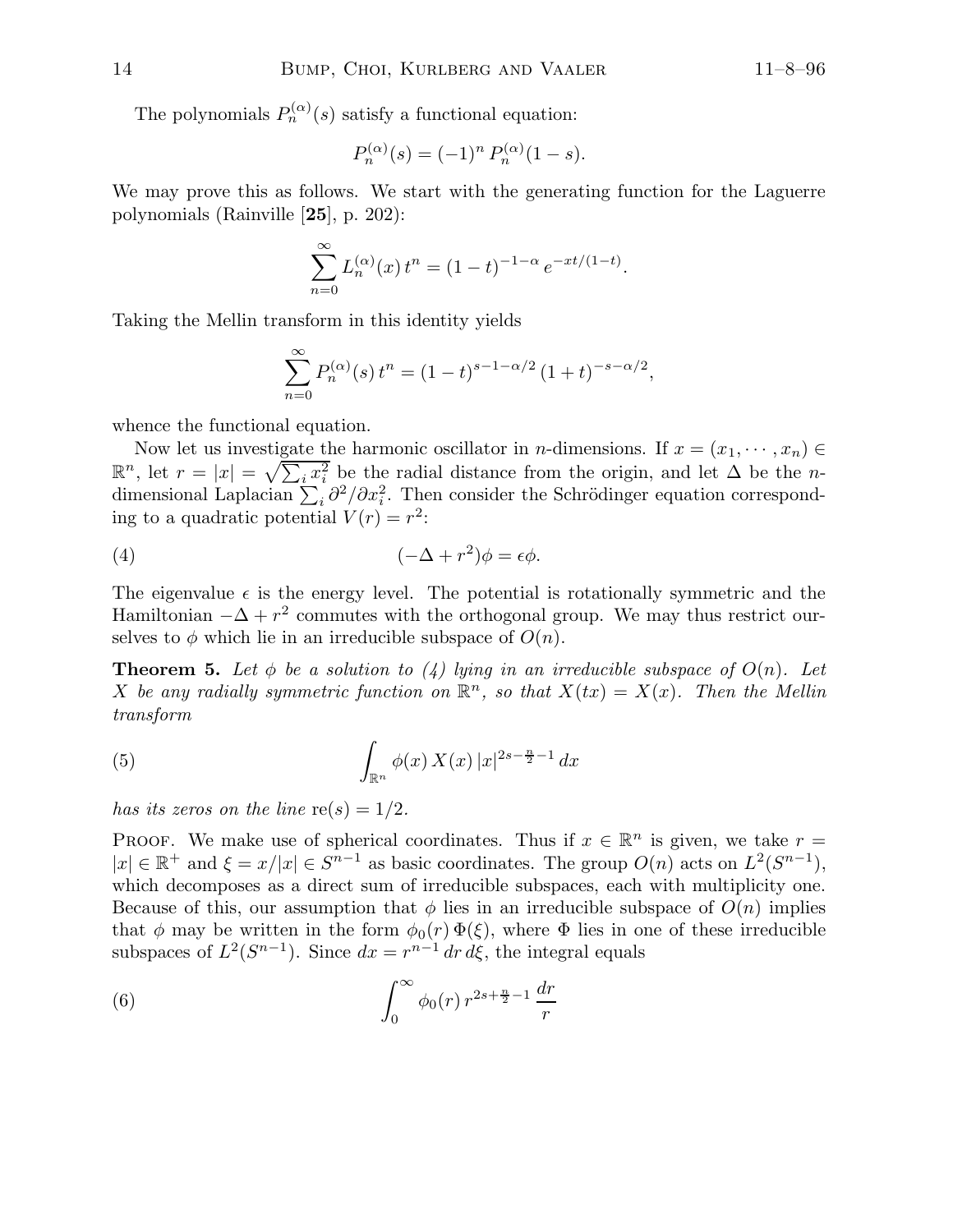times the inner product on  $S^{n-1}$  of X and  $\Phi$ . In spherical coordinates, the Laplacian in n dimensions has the form:

$$
\Delta = \frac{\partial^2}{\partial r^2} + \frac{n-1}{r} \frac{\partial}{\partial r} + \frac{1}{r^2} \Lambda,
$$

where  $\Lambda$  is the Laplacian on  $S^{n-1}$  (Helgason, *Groups and Geometric Analysis* p.16). Moreover, the eigenvalue of  $\Lambda$  on an element of an irreducible subspace of  $S^{n-1}$  is equal to the eigenvalue of the Casimir operator on the corresponding irreducible representation, which Helgason shows has the form  $-l(l + n - 2)$ , where  $l \in \mathbb{Z}$ . We thus have the differential equation (with eigenvalue  $\lambda$  for  $\Lambda$ ):

$$
\phi_0^{\prime\prime}+\frac{n-1}{r}\phi_0^{\prime}+\left(\frac{-l(l+n-2)}{r^2}-r^2+\epsilon\right)\phi_0=0.
$$

In order for  $\phi_0 = e^{-r^2/2} r^l L(r^2)$  to satisfy this differential equation, we need

$$
r L'' + \left(l + \frac{n}{2} - r\right) L' + \left(\frac{\epsilon}{4} - \frac{l}{2} - \frac{n}{4}\right) L = 0.
$$

This differential equation has a regular singular point at the origin, and a solution that is well-behaved there must be a constant multiple of  $L = L_k^{(l + \frac{n}{2} - 1)}$  $\binom{k+2}{k}$ , where k is an integer, and  $\epsilon = 4k + 2l + n$ . The result now follows from Theorem 4.

We note that this setup can be adapted to the metaplectic group by means of the Weil representation. The eigenfunctions at hand live in irreducible subspaces for the group  $O(2) \times O(n)$ , which is a maximal compact subgroup of the dual pair  $SL(2,\mathbb{R}) \times O(n)$ in  $Sp(2n,\mathbb{R})$ , acting on  $L^r(\mathbb{R}^n)$  via the standard polarization in the Weil representation. Expressed this way, the integrals of Theorem  $5$  have  $p$ -adic analogs, and though we haven't had a chance to investigate whether these satisfy a Riemann hypothesis, we hazard to conjecture that they do, at least in the case of anisotropic  $O(n)$ .

The polynomials  $P_n^{(\alpha)}$  satisfy a *reciprocity law* relating their values at negative integers. We will show that

(7) 
$$
{m+\alpha \choose m} P_n^{(\alpha)} \left(-m-\frac{\alpha}{2}\right) = {n+\alpha \choose n} P_m \left(-n-\frac{\alpha}{2}\right).
$$

Indeed, the left side equals

$$
\sum_{k=0}^{n} 2^{k} \binom{m+\alpha}{m} \binom{n+\alpha}{n-k} \binom{m}{k},
$$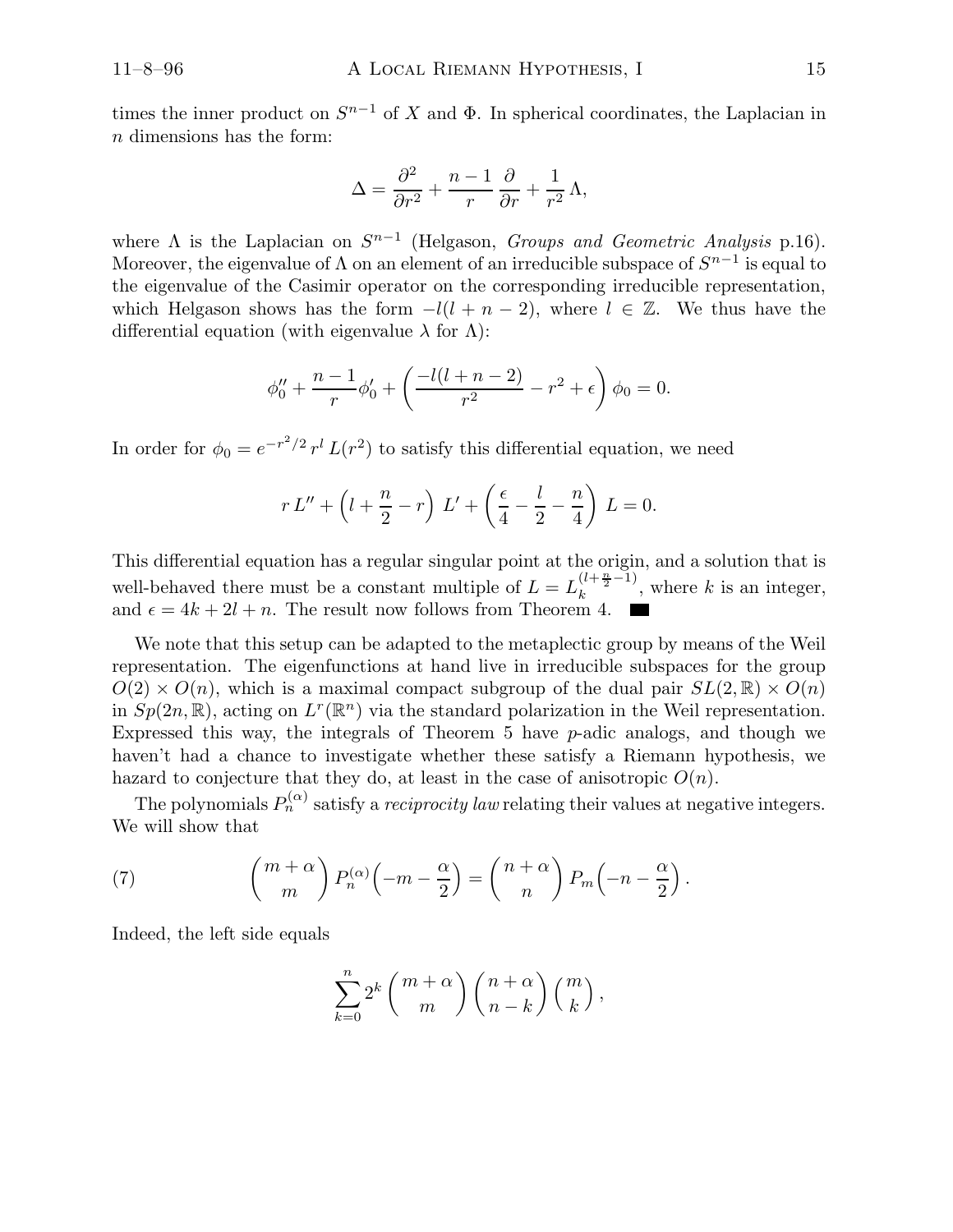and the reciprocity law follows from the identity

$$
\binom{m+\alpha}{m}\binom{n+\alpha}{n-k}\binom{m}{k} = \binom{n+\alpha}{n}\binom{m+\alpha}{m-k}\binom{n}{k}.
$$

We note the special case

(8) 
$$
P_n^{(0)}(-m) = P_m^{(0)}(-n).
$$

This identity has an interesting combinatorial interpretation.

**Theorem 6.**  $P_n^{(0)}(-m)$  equals the number of lattice points  $(x_1, \dots, x_n) \in \mathbb{Z}^n$  such that  $\sum |x_i| \leq m$ .

PROOF. We can count the number of lattice points in  $\mathbb{Z}^n$  satisfying  $\sum |x_i| \leq m$  as follows. The number of lattice points having exactly k nonzero entries is  $2^k \binom{n}{k}$  $\binom{n}{k}$   $\binom{m}{k}$  if  $0 \leq k \leq \min(m, n)$ , because there are  $\binom{n}{k}$  choices for which coordinates shall be nonzero; and once this choice is fixed, there are  $2^k$  possible distibutions of signs, and  $\binom{m}{k}$  possible distributions of absolute values. Hence the number of lattice points is

$$
\sum_{k=0}^{\min(m,n)} 2^k {n \choose k} {m \choose k} = P_n^{(0)}(-m).
$$

This completes the proof.

We derive a generating function for  $P_n^{(0)}(-m)$ . Let  $a(m, n)$  be the number of lattice points satisfying the condition on the theorem. Then  $a(m, n) - a(m, n-1)$  is the number of lattice points satisfying exactly  $\sum |x_i| \leq m$  having a nonzero last component. If the last component is  $\pm m - k$ , with  $0 \leq k \leq m - 1$ , then the number of possibilities for the first  $n-1$  components is  $a(k, n-1)$ , and so we have

$$
a(m, n) - a(m, n - 1) = 2 \sum_{k=0}^{m-1} a(k, n - 1).
$$

Hence (assuming  $m, n > 0$ ) we have

$$
a(m, n) - a(m, n - 1) - a(m - 1, n) + a(m - 1, n - 1) = 2 a(m - 1, n - 1),
$$

which leads to the recursion

$$
\sum_{n=0}^{\infty} \sum_{m=0}^{\infty} a(m,n) x^m y^n = (1 - x - y - xy)^{-1}.
$$

The reciprocity law (8) is reflected by the symmetry of the generating function.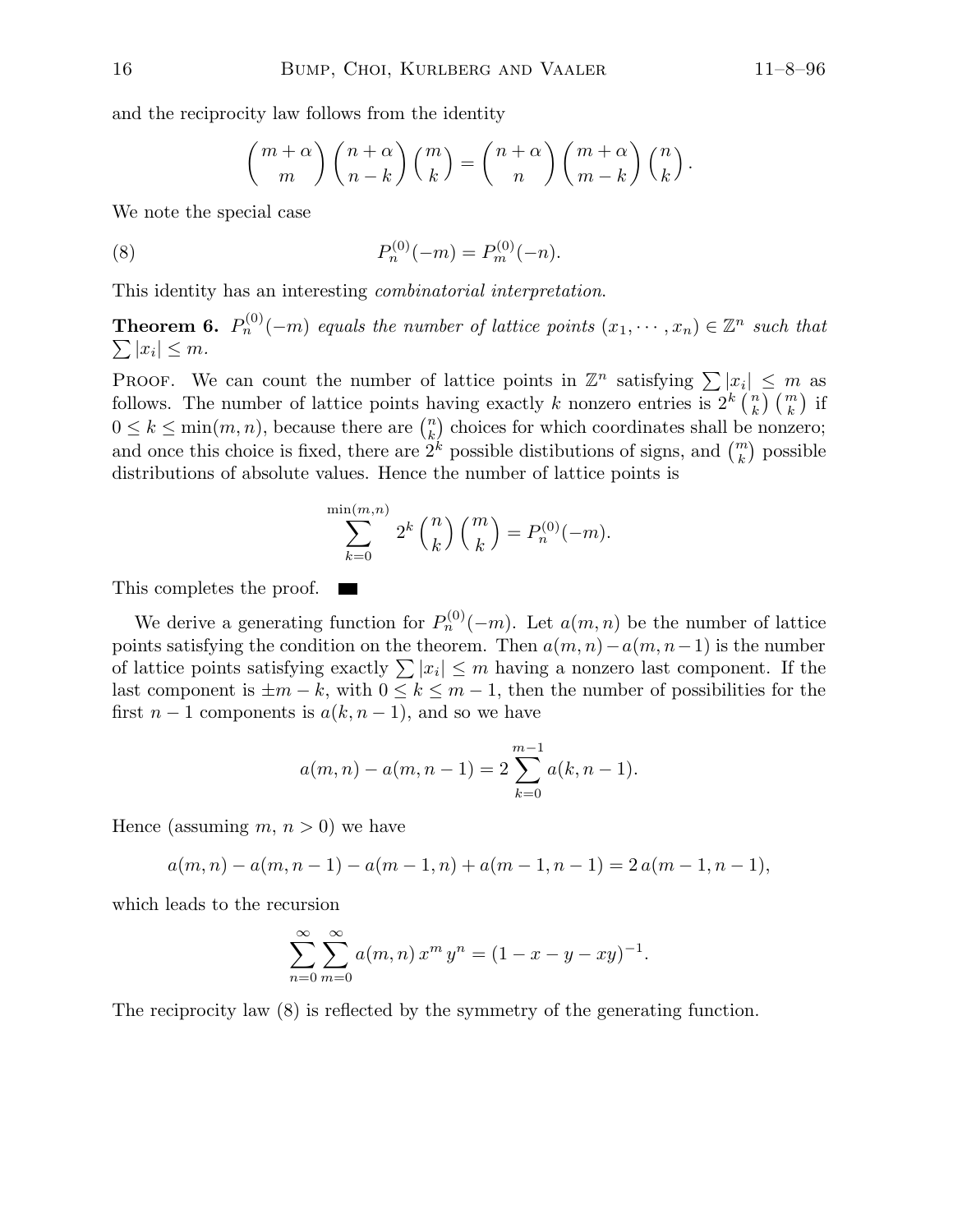## References

[1] L. Brekke, P. Freund, M. Olson and E. Witten, Non-Archimedean string dynamics, Nuclear Phys. B 302 (1988), 365–402.

[2] D. Bump, Automorphic Forms and Representations, Cambridge University Press (to appear).

[3] D. Bump and S. Friedberg, On Mellin transforms of unramified Whittaker functions on  $GL(3, \mathbb{C})$ , J. Math. Anal. Appl. 139 (1989), 205-216.

[4] D. Bump and J. Huntley, Unramified Whittaker functions for  $GL(3,\mathbb{R})$ , J. Anal. Math. 65 (1995), 19–44.

[5] D. Bump and E. K.-S. Ng, On Riemann's Zeta function, Math. Zeitschrift 192 (1986).

[6] D. Cardon, Zeros of Fourier coefficients of Eisenstein series on the metaplectic groups—the function field case, Dissertation, Stanford University (1996). (In progress.)

[7] P. Cartier, Quantum mechanical commutation relations and theta functions, in Algebraic Groups and Discontinuous Subgroups, AMS Proc. Symp. Pure Math. 9, Borel and Mostow, ed. (1966), 361–386.

[8] W. Casselman and J. Shalika, The unramified principal series of p-adic groups II: the Whittaker function, Compositio Math. 40 (1980), 207-231.

[9] P. Freund, Peter and M. Olsen, Non-Archimedean strings, Phys. Lett. B 199 (1987), 186–190.

[10] P. Freund and E. Witten, Adelic string amplitudes, Phys. Lett. B 199 (1987), 191–194.

[11] S. Gelbart, R. Howe and I. Piatetski-Shapiro, Uniqueness and existence of Whittaker models for the metaplectic group, Israel J. Math. 34 (1979), 21–37.

[12] S. Gelbart and I. Piatetski-Shapiro, Distinguished representations and modular forms of half integral weight, Invent. Math. 59 (1980), 145–188.

[13] D. Goldfeld and J. Hoffstein, Eisenstein series of half-integral weight and the mean values of real Dirichlet series, Invent. Math. 80 (1985), 185–208.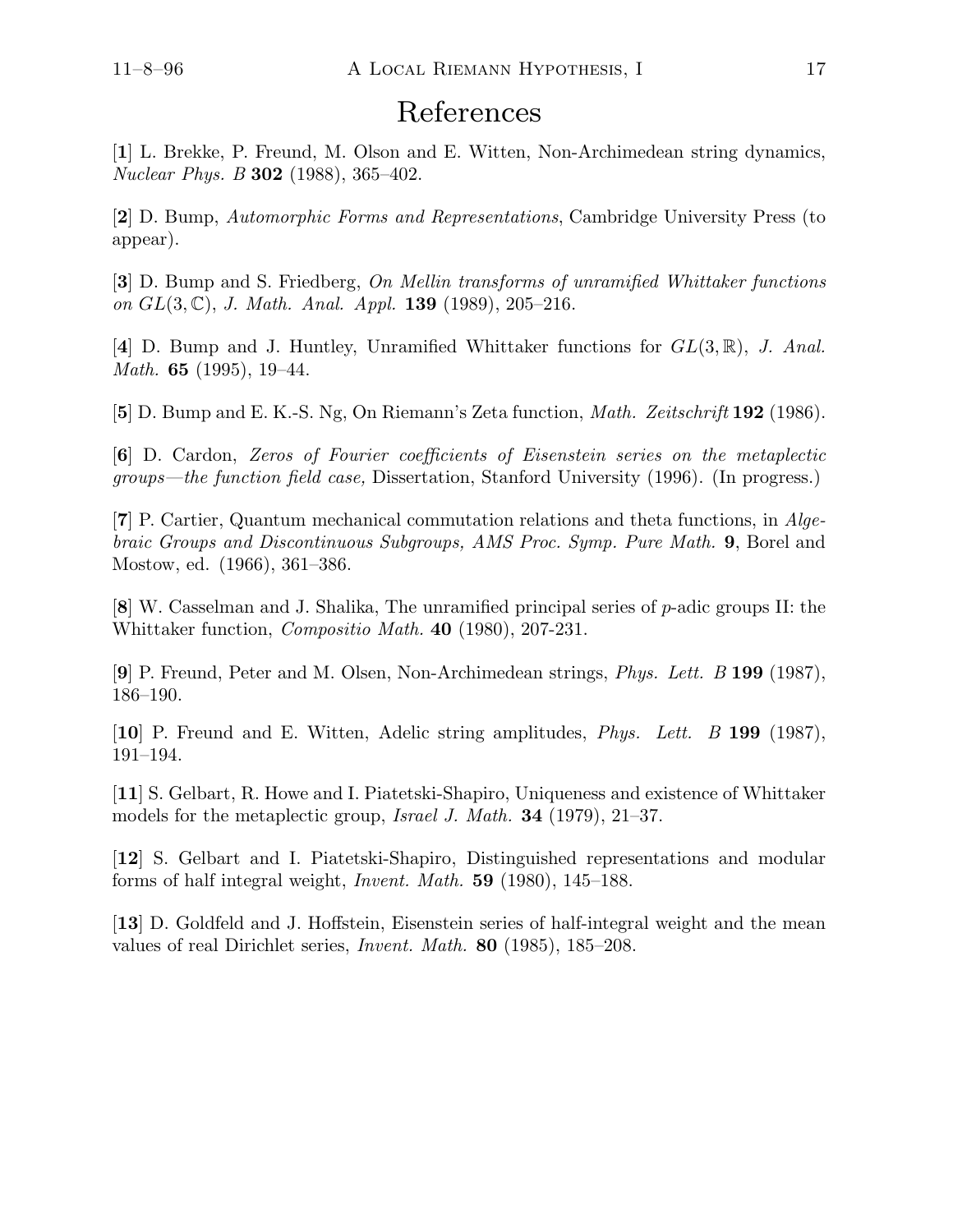[14] M. Harris, S. Kudla and W. Sweet, Theta dichotomy for unitary groups, J. Amer. Math. Soc., to appear.

[15] S. Helgason, Groups and geometric analysis, Academic Press (1984).

[16] R. Howe, Theta series and invariant theory, in part 1 of A. Borel and W. Casselman, ed., Automorphic Forms, Representations, and L-functions, AMS Proceedings of Symposia in Pure Mathematics 33 (1979), 275–286.

[17] H. Kloosterman, the behaviour of general theta functions under the modular group and the characters of binary modular congruence groups, I and II, Ann. of Math. (2)  $47$ (1946). 317–375, and 376–447.

[18] T. Kubota, Automorphic Forms and Reciprocity in a Number Field, Kyoto University and the Kiyokuniya Book Store (1969).

[19] P. Kurlberg, A Local Riemann Hypothesis, II, to appear.

[20] H. Maass, Konstruktion ganzer Modulformen halbzahliger Dimension, Abh. Math. Semin. Univ. Hamburg 12 (1937), 133–162.

[21] I. Macdonald, Symmetric functions and Hall polynomials, Oxford University Press (1979); second edition (1995).

[22] C. Moen, The dual pair  $(U(1), U(1))$  over a p-adic field, *Pacific J. Math.* 158 (1993), 365–386.

[23] G. Polyá, Bemerkung über die Integraldarstellung der Riemannsche  $\xi$ -Funktion, Acta Mathematica 48 (1926), 305–17.

[24] D. Prasad, On an extension of a theorem of Tunnell, Compositio Math. 94 (1994), 19–28.

[25] E. Rainville, Special Functions, Macmillan (1960). Reissued by Chelsea (1971).

[26] J. Rogawski, The multiplicity formula for A-packets, in The zeta functions of Picard modular surfaces, ed. Langlands and Ramakrishnan, Univ. Montréal, Montreal, PQ, 1992

[27] P. Ruelle, E. Thiran, D. Verstegen and J. Weyers, Quantum mechanics on p-adic fields, J. Math. Phys. 30 (1989), 2854–2874.